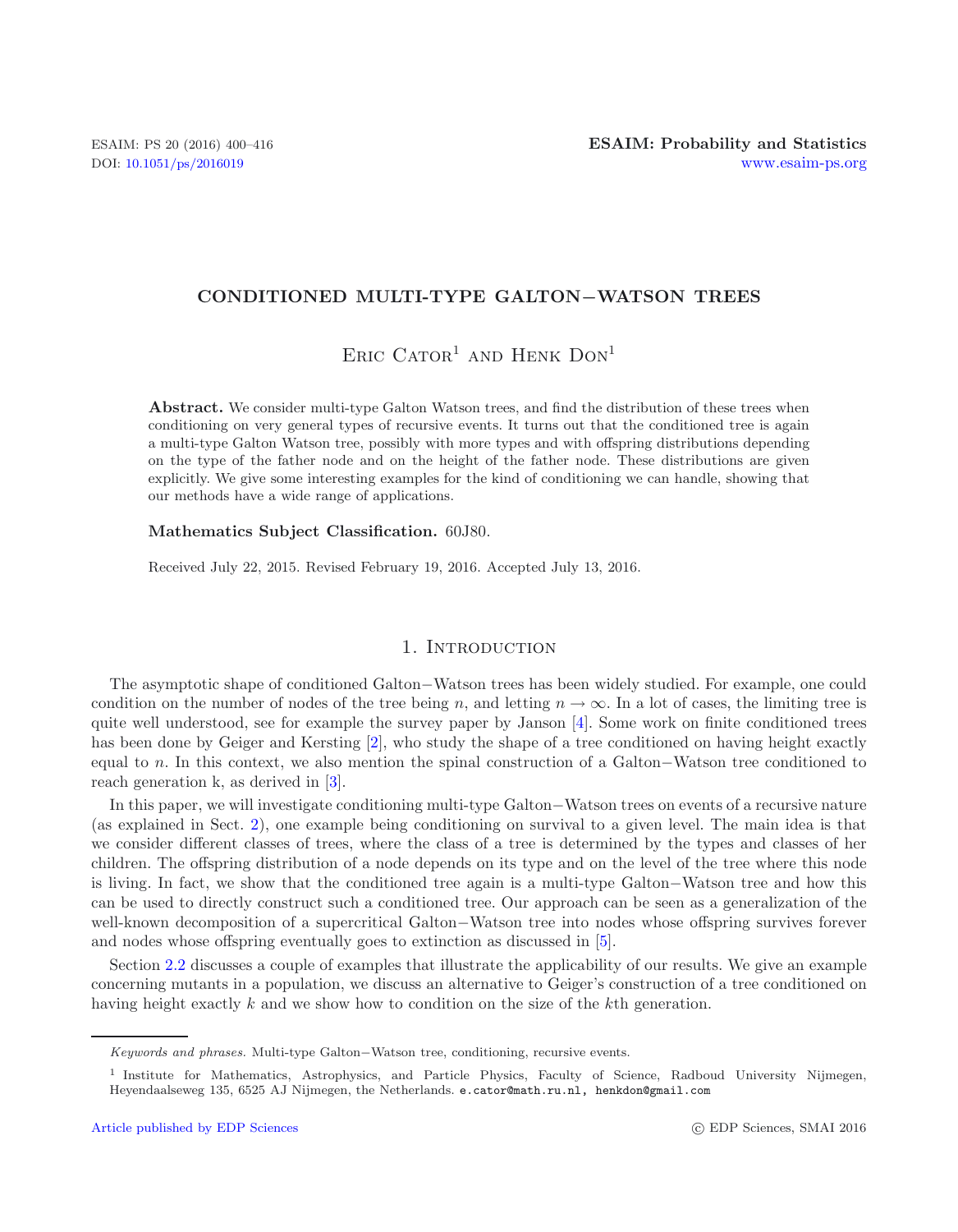#### <span id="page-1-1"></span>**1.1. Notation and preliminaries**

We will consider rooted multi-type Galton−Watson trees with arbitrary offspring distribution, that can depend on the current generation. In such a tree each node has a type, which we indicate by a natural number  $t \in \Theta := \{1, \ldots, \theta\}$ . If the root of a tree has type t, we use a bold-face t to denote this root. Define the set of trees of heigth 0 as  $\mathcal{T}_0 = \{1, 2, \ldots, \theta\}$ . Then we define inductively for  $k \geq 1$  the set of trees of height at most  $k$  by

$$
\mathcal{T}_{k} = \mathcal{T}_{0} \sqcup \bigcup_{n=1}^{\infty} \{ (t, [T_{1}, \ldots, T_{n}]) \mid T_{i} \in \mathcal{T}_{k-1}, t \in \Theta \},\
$$

and denote the set of all trees by  $\mathcal{T} = \bigcup_{k=0}^{\infty} \mathcal{T}_k$ . For a tree  $T = (t, [T_1, \ldots, T_n]) \in \Theta \times (\mathcal{T}_{k-1})^n$ , the trees  $T_k$ , will be called the children (of the root) of T (potation:  $T \prec T$ ). The type of T will be jus  $T_1,\ldots,T_n$  will be called the children (of the root) of T (notation:  $T_i \prec T$ ). The type of T will be just the type of its root and will be denoted by  $r(T)$ . We now define a function  $N : T \to \mathbb{N}^{\theta}$  that counts how many children of each type a tree  $T$  has:

$$
N(T) = (N_1(T), \ldots, N_\theta(T)),
$$
 where  $N_t(T) = # \left\{ \tilde{T} \prec T : r(\tilde{T}) = t \right\}.$ 

The set of trees of heigth at most k having a root of type  $t$  is denoted by

$$
\mathcal{T}_{k}^{t} = \{T \in \mathcal{T}_{k} : r(T) = t\} = \{\mathbf{t}\} \sqcup \bigcup_{n=1}^{\infty} \{(t, [T_{1}, \ldots, T_{n}]) \mid T_{i} \in \mathcal{T}_{k-1}\}.
$$

Let  $T^t = \bigcup_{k=0}^{\infty} T^t_k$ . Denote the offspring distribution of a type t node at height  $l \geq 0$  by  $\mu^t_l$ , for arbitrary probability measures  $\mu^t$  on  $\mathbb{N}^{\theta} = I_0 \mathbb{1} \longrightarrow \mathbb{R}^{\theta}$ . Define independent random var probability measures  $\mu_l^t$  on  $\mathbb{N}^\theta = \{0, 1, \ldots\}^\theta$ . Define independent random variables  $W_l^t \sim \mu_l^i$ . For a vector  $\mathbf{x} \in \mathbb{N}^{\theta}$ , we write the corresponding multinomial coefficient as

$$
D(\mathbf{x}) = \begin{pmatrix} |\mathbf{x}|_1 \\ x_1, \dots, x_{\theta} \end{pmatrix} = \frac{\left(\sum_{i=1}^{\theta} x_i\right)!}{\prod_{i=1}^{\theta} x_i!}.
$$

We now introduce the Galton–Watson probability measures on  $\mathcal{T}_k^t$ . Firstly, let  $P_0^t$  be the trivial probability measure on  $\mathcal{T}_k^t$  so  $P_0^t(t) = 1$ . Now define inductively the probability measure  $P_0^t$  for  $0 \le$ measure on  $\mathcal{T}_0^t$ , so  $P_0^t(\mathbf{t}) = 1$ . Now define inductively the probability measure  $P_{lk}^t$  for  $0 \le l \le k$  and  $k \ge 1$  as the following probability measure on  $\mathcal{T}^t$  if  $l = k$  then  $P^t = P^t$  Otherwise for all  $T \$ the following probability measure on  $\mathcal{T}_{k-l}^t$ : if  $l = k$ , then  $P_{kk}^t = P_0^t$ . Otherwise for all  $T \in \mathcal{T}_{k-l}^t$ 

$$
P_{lk}^{t}(T) = \frac{\mathbb{P}(W_{l}^{t} = N(T))}{D(N(T))} \prod_{\tilde{T} \prec T} P_{l+1,k}^{r(\tilde{T})}(\tilde{T}),
$$

where empty products are taken to be 1. The intuition is that the second sub-index determines the height of the final tree we are considering, whereas the first sub-index determines at which level we are building up the tree (so  $P_{lk}^t$  generates trees of type t at level l of size  $k - l$ ). We are interested in  $P_{0k}^t$ , which is the Galton–Watson<br>probability money on  $\mathcal{T}^t$  (troos cut off at bojght k with a root of type t) probability measure on  $\mathcal{T}_k^t$  (trees cut off at height k with a root of type t).

In the next section we will introduce a class of recursive-type events on which we would like to condition, and discuss several examples of such events. In Section [3](#page-4-0) we will introduce the conditional measures corresponding to our events, and in Section [4](#page-6-0) we show that these conditional measures indeed coincide with the original Galton−Watson measure, conditioned on our event.

#### 2. Conditioning on recursive events

<span id="page-1-0"></span>In this section we introduce a class of recursive-type events on which we would like to condition, such as the event that the tree survives until a specific level.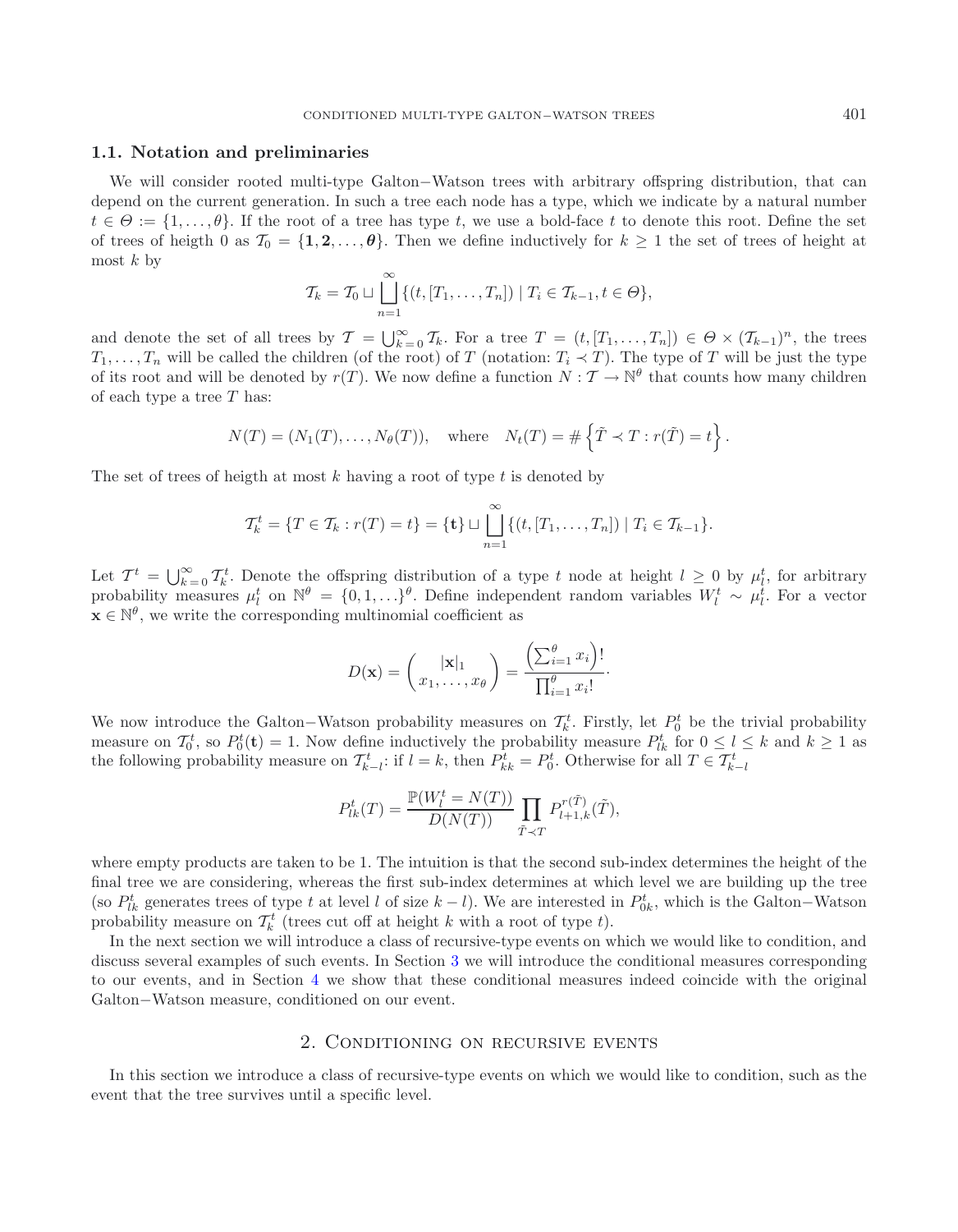#### **2.1. Partitioning the set of trees**

We will now set up our general framework and show how some examples fit into it. We start by choosing  $k_0 \in \mathbb{N}$  and partitioning  $\mathcal{T}_{k_0}$  into m classes  $A_{k_0}^{(1)}, \ldots, A_{k_0}^{(m)}$ . Typically, all trees in such a class have some property that all trees in the other classes do not have. One of the simplest examples would be a partition into two classes, where trees that survive until some level  $k$  are in the first class and all other trees in the second. The partition of  $\mathcal{T}_{k_0}$  will be the starting point to recursively define partitions of  $\mathcal{T}_l$ ,  $k_0 < l \leq k$  into sets  $A_l^{(i)}$ ,  $i = 1, \ldots, m$ ,<br>where k is the (maximum) beight of the trees that we are easidering. Suppose that the p where k is the (maximum) height of the trees that we are considering. Suppose that the partition of  $\mathcal{T}_{l-1}$  is<br>already defined. Then we are able to introduce a counting matrix for trees in  $\mathcal{T}_l$  Define  $C_i \cdot \mathcal{T}_l$ already defined. Then we are able to introduce a counting matrix for trees in  $\mathcal{T}_l$ . Define  $C_l : \mathcal{T}_l \to \mathbb{N}^{m \times \theta}$  such that for  $T \in \mathcal{T}_l$  the  $(i, j)$ th position is given by

<span id="page-2-1"></span>
$$
C_l^{(i,j)}(T) = \# \left\{ \tilde{T} \prec T : \tilde{T} \in A_{l-1}^{(i)} \cap T^j \right\},\
$$

so this is the number of children of  $T$  having type  $j$  and being an element of the *i*th partition class. Now for  $k_0 < l \leq k$  we partition  $\mathbb{N}^{m \times \theta}$  into subsets  $B_l^{(1)}, \ldots, B_l^{(m)}$ . This partition is the key for the recursive definition of  $A_l^{(i)}$ . The set  $A_l^{(i)}$  will contain exactly those trees for which the counting matrix  $C_l(T)$  is in  $B_l^{(i)}$ :

$$
A_l^{(i)} = \left\{ T \in \mathcal{T}_l : C_l(T) \in B_l^{(i)} \right\}.
$$
\n(2.1)

#### <span id="page-2-0"></span>**2.2. Examples**

Before going into the details of the construction of conditioned trees, we will discuss some examples of recursive events that can be handled by our approach.

#### <span id="page-2-2"></span>*2.2.1. Genetic mutations*

Suppose we have a population in which sometimes an individual (mutant) is born having a particular mutation in its genetic material. This mutation can be inherited by subsequent generations. Suppose we know the probability that the root is mutated. Such a population can be described as a two-type Galton−Watson process in which the offspring distribution is type- and possibly level-dependent. We take  $\Theta = \{1, 2\}$  to be the set of types, where mutants have type 1.

Suppose we would like to condition on the event "there is at least one mutant in the kth generation". Choose  $k_0 = 0$  and partition  $\mathcal{T}_0 = \{1, 2\}$  into the classes  $A_0^{(1)} = \{1\}$  and  $A_0^{(2)} = \{2\}$ . For  $0 < l \leq k$ , we want to define  $A_l^{(1)}$  and  $A_l^{(2)}$  by

$$
A_l^{(1)} = \{ T \in \mathcal{T}_l : \text{there is a mutant at level } l \}, \qquad A_l^{(2)} = \mathcal{T}_l \backslash A_l^{(1)}.
$$

These events satisfy a recursive relation:  $A_l^{(1)}$  contains exactly those trees that have at least one child in  $A_{l-1}^{(1)}$ . For  $T \in \mathcal{T}_l$ , the first row of the 2 × 2-counting matrix  $C_l(T)$  counts the children of T that are in  $A_{l-1}^{(1)}$ . Therefore, for all  $0 < l < k$  we let for all  $0 < l \leq k$  we let

$$
B_l^{(1)} = \left\{ \begin{bmatrix} a & b \\ c & d \end{bmatrix} \in \mathbb{N}^{2 \times 2} : a + b \ge 1 \right\}, B_l^{(2)} = \mathbb{N}^{2 \times 2} \backslash B_l^{(1)},
$$

and now  $(2.1)$  gives the desired partition of  $T_l$ . For the sake of illustration, we note that with a minor change, we can condition on "there is at least one mutant in the kth generation inheriting its mutation from the root". To achieve this, it suffices to merely redefine  $B_l^{(1)}$  and  $B_l^{(2)}$  for all  $0 < l \le k$  as follows

$$
B_l^{(1)} = \left\{ \begin{bmatrix} a & b \\ c & d \end{bmatrix} \in \mathbb{N}^{2 \times 2} : a \ge 1 \right\}, B_l^{(2)} = \mathbb{N}^{2 \times 2} \backslash B_l^{(1)}.
$$

In these two examples, we defined one partition class  $A_l^{(1)} \subseteq T_l$  by the event on which conditioning is required. The only other partition class was just the complement of the first one. Finding a suitable partition of the set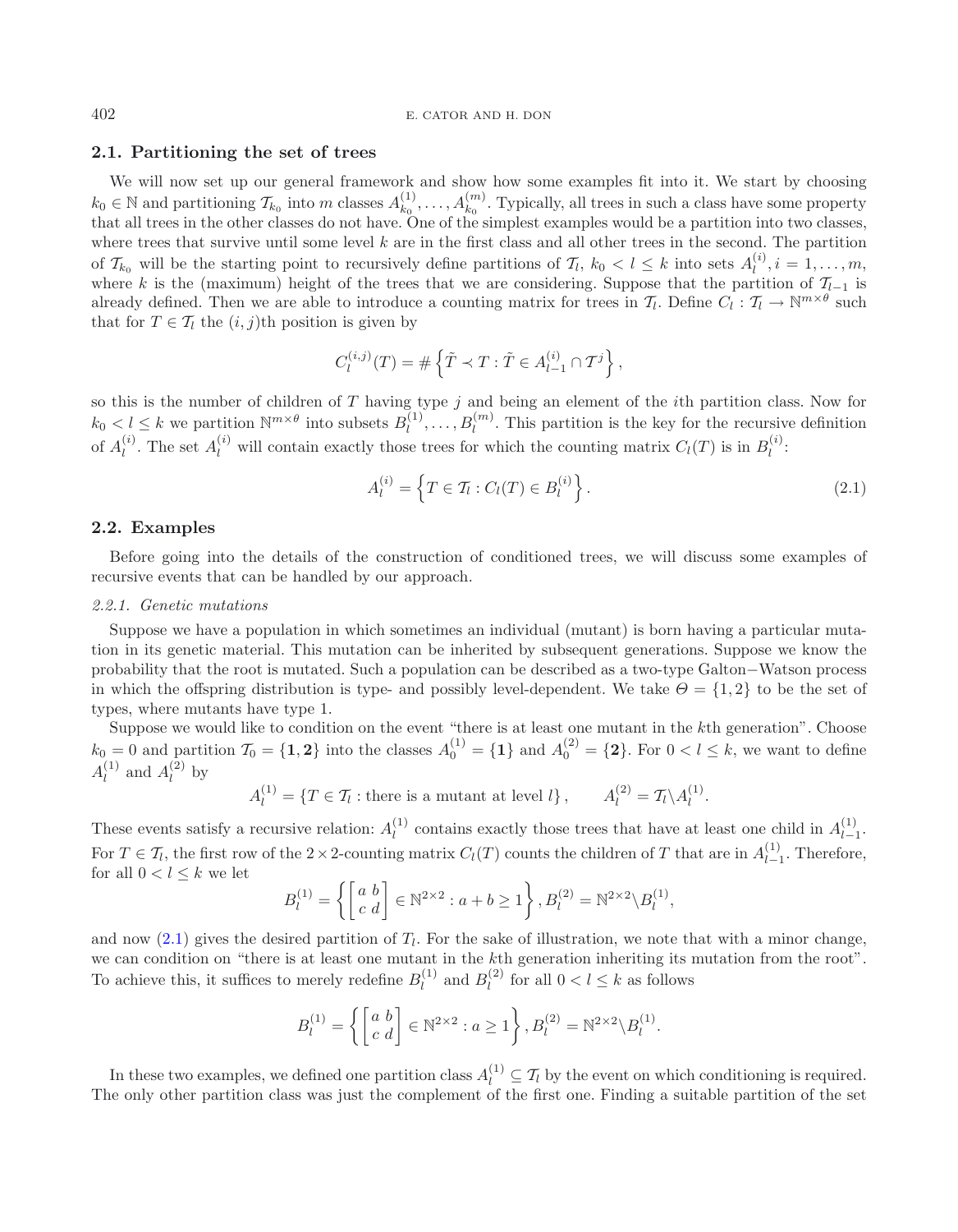of trees is not always that obvious, as is demonstrated in the next example. We will show how to condition on the slightly more complicated event "All mutants in the tree inherit their mutation from the root and at least one mutant is present in generation k". As before, define one partition class  $A_l^{(1)}$  as the set of trees satisfying the condition. Here it is not sufficient to define only one other partition class. One obstacle is that some trees (namely those with a "spontaneous mutation") in the complement  $\mathcal{T}_l \setminus A_l^{(1)}$  are forbidden as a child of trees in  $A_{l+1}^{(1)}$  and others are not.<br>Nevertheless with a slight

Nevertheless, with a slightly more elaborate partition, we can still handle this case. We distinguish four classes and partition  $\mathcal{T}_0$  into

 $A_0^{(1)} = \{1\}$ ,  $A_0^{(2)} = \{2\}$  and  $A_0^{(3)} = A_0^{(4)} = \emptyset$ .

For  $0 < l \leq k$ , we define the following subsets of  $\mathbb{N}^{4 \times 2}$ :

$$
B_l^{(1)} = \left\{ \begin{bmatrix} a & 0 \\ c & d \\ 0 & 0 \\ g & 0 \end{bmatrix} : a \ge 1 \right\}, \qquad B_l^{(2)} = \left\{ \begin{bmatrix} 0 & 0 \\ 0 & d \\ 0 & 0 \\ 0 & 0 \end{bmatrix} \right\}
$$

$$
B_l^{(3)} = \left\{ \begin{bmatrix} a & b \\ c & d \\ g & h \end{bmatrix} : b + e + f + h \ge 1 \right\}, B_l^{(4)} = \left\{ \begin{bmatrix} 0 & 0 \\ c & d \\ 0 & 0 \\ g & 0 \end{bmatrix} : c + g \ge 1 \right\}
$$

As can be easily checked, these sets are disjoint and  $\bigcup_i B_i^{(i)} = \mathbb{N}^{4 \times 2}$ , so this indeed is a partition. With this partition of  $\mathbb{N}^{4\times2}$ , the classes  $A_l^{(i)}$  are determined, see [\(2.1\)](#page-2-1). We will give an explicit description of these classes in a moment. Recall that  $a, \ldots, h$  count the children of a tree  $T \in \mathcal{T}_l$ , where mutants are counted in the first column of the matrix, non-mutants in the second and the row determines to which partition class  $A_{l-1}^{(i)}$ ,  $i = 1, \ldots, 4$  a child belongs. For instance, f is the number of non-mutated children in class  $A_{l-1}^{(3)}$ .

It follows by induction that the sets  $A_l^{(i)}$  partition  $\mathcal{T}_l$  in such a way that:

•  $A_l^{(1)}$ ,  $0 < l \leq k$  contains exactly the trees having

**–** at least one mutated child of which the mutated progeny reaches level l, and

- **–** no "spontaneous" mutants in the progeny of their children.
- $A_l^{(2)}, 0 < l \leq k$  contains the trees having only type 2 descendants.
- $A_{l}^{(3)}$ ,  $0 < l \leq k$  contains the trees having a type 2 descendant with a type 1 child ("spontaneous mutation").
- $A_l^{(4)}$ ,  $0 < l \leq k$  contains all other trees in  $\mathcal{T}_l$ .

Note that these classes are defined by properties of the children of a tree and not by the type of the tree itself. For example, a tree in  $A_l^{(2)}$  can have a type 1 root, but all its descendants have type 2. The conditional measure we are interested in is now obtained by conditioning  $P_{0k}^1$  on  $A_k^{(1)}$ .

#### *2.2.2. Conditioning on the size of generation* k

As a next example, we show how to condition a single-type Galton−Watson tree on having exactly G individuals in the k<sup>th</sup> generation. In this case, we partition  $\mathcal{T}_0 = \{1\}$  into  $G + 2$  classes by defining

$$
A_0^{(1)} = \{1\}, \quad A_0^{(0)} = A_0^{(2)} = A_0^{(3)} = \ldots = A_0^{(G)} = A_0^{(G+1)} = \emptyset.
$$

Define  $x \in \mathbb{N}^{G+2}$  by  $x := \begin{bmatrix} 0 & 1 & 2 & \dots & G & G+1 \end{bmatrix}^T$ . For  $0 < l \leq k$ , we define

$$
B_l^{(i)} = \{ y \in \mathbb{N}^{G+2} : x^T y = i \}, \quad B_l^{(G+1)} = \{ y \in \mathbb{N}^{G+2} : x^T y \ge G + 1 \},
$$

where  $0 \leq i \leq G$ . Partitioning  $\mathcal{T}_l$  according to [\(2.1\)](#page-2-1) gives the following: for  $0 \leq i \leq G$ ,  $A_l^{(i)}$  contains the trees of which the *l*th generation has exactly size i, while  $A_l^{(G+1)}$  contains the trees of which the *l*th generation has at least size  $G + 1$ . Conditioning  $P_{0k}$  on  $A_k^{(G)}$  gives the result we are looking for.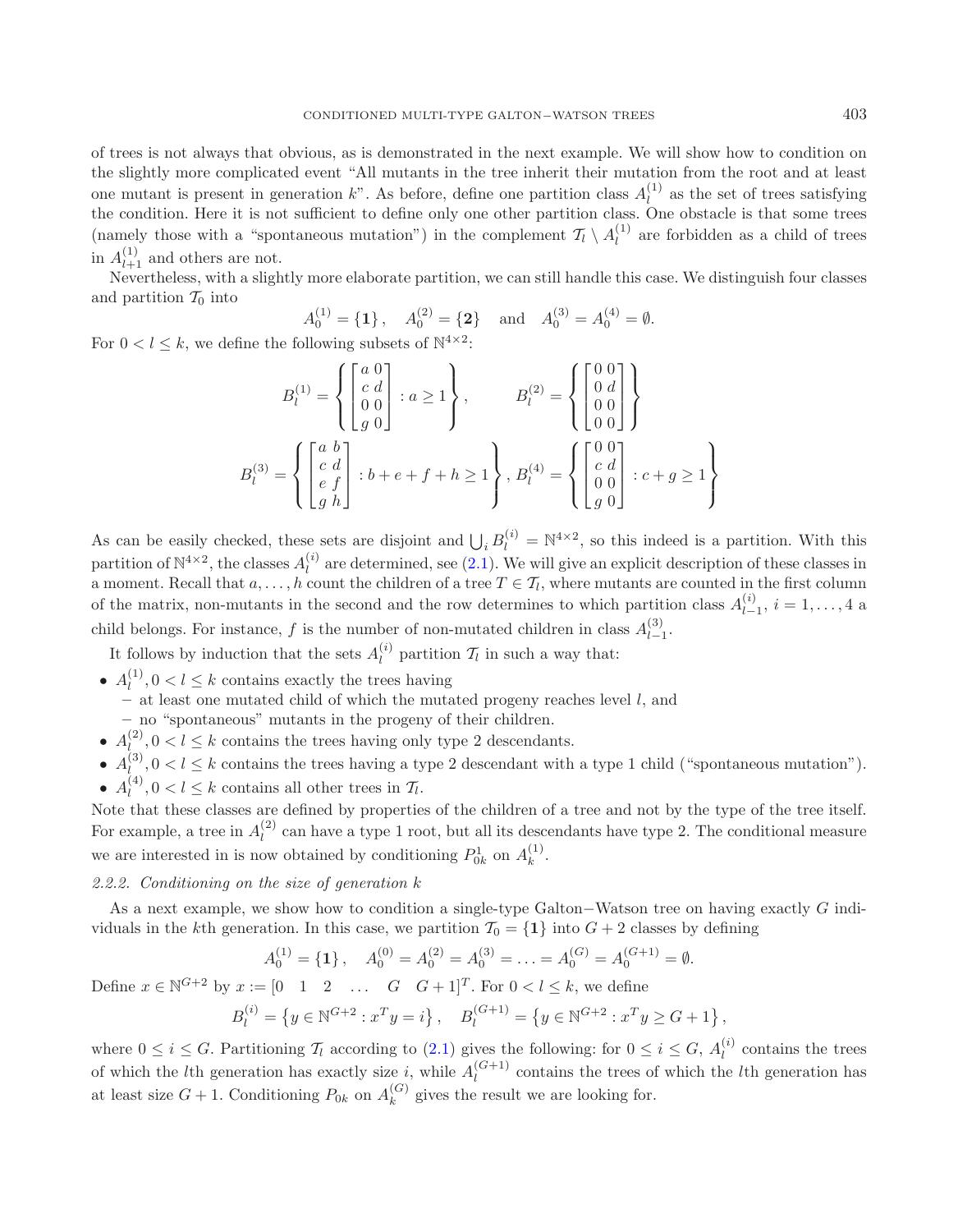#### *2.2.3. The tree has heigth exactly* k

As a final illustration, we explain how to condition a Galton–Watson tree on having height exactly k, thus producing an alternative for the construction of Geiger and Kersting [\[2\]](#page-16-1). We consider trees in  $\mathcal{T}_{k+1}$  that are conditioned to reach level k, but not level  $k + 1$ . We start by choosing  $k_0 = 2$ , and partitioning  $\mathcal{T}_2$  into three sets, namely correct trees, short trees and long trees:

$$
A_2^{(1)} = \{T \in \mathcal{T}_2 \mid T \text{ reaches level 1, but not level 2}\},
$$
  

$$
A_2^{(2)} = \{T \in \mathcal{T}_2 \mid T \text{ does not reach level 1}\} = \{\mathbf{0}\},
$$
  

$$
A_2^{(3)} = \{T \in \mathcal{T}_2 \mid T \text{ reaches level 2}\}.
$$

Define for each  $2 < l \leq k + 1$ 

$$
B_l^{(1)} = \{ n \in \mathbb{N}^3 \mid n_1 \ge 1, n_3 = 0 \},
$$
  
\n
$$
B_l^{(2)} = \{ n \in \mathbb{N}^3 \mid n_1 = 0, n_3 = 0 \},
$$
  
\n
$$
B_l^{(3)} = \{ n \in \mathbb{N}^3 \mid n_3 \ge 1 \},
$$

and let  $\mathcal{T}_l$  be partitioned as in [\(2.1\)](#page-2-1). This construction guarantees that if a tree  $T \in \mathcal{T}_{k+1}$  is an element of  $A_{k+1}^{(1)}$ , then it has at least one child that reaches level k, and no children that reach level  $k + 1$ . If  $T \in A_{k+1}^{(2)}$ , all its children do not reach level k, and if  $T \in A_{k+1}^{(3)}$ , then at least one child reaches level  $k+1$ . Conditioning on being in  $A_{k+1}^{(1)}$  therefore gives the desired result.

#### **2.3. Remarks following the examples**

As it turns out from the examples in the previous section, the setup allows to condition on quite a variety of events. A fundamental requirement on these events is that they are determined only by the *number* of children of a tree having particular properties. So we can (for instance) not distinguish between trees having the same children in a different order.

An additional example is discussed in detail in [\[1](#page-16-4)]. As an application of the theory developed in the present paper, the cost of searching a tree to a given level is determined. The proposed model takes into account costs for having a lot of children, but also for walking into dead ends. So both a high expected offspring and a low expected offspring would give high search costs. This gives rise to an optimization problem: which offspring distribution gives minimal costs? For this model the conditional probability measures are explicitly constructed, leading to recursions that enable us to calculate the costs and solve the optimization problem for Poisson offspring.

Conditioning on recursive events as in the examples allows us to compute (conditional) probabilities that are defined in terms of such events. As an illustration: in the example on genetic mutations we can easily compute the probability that the root is mutated, given that there is at least one mutant in generation  $k$ . What makes the results even more useful is that they show how to directly construct a tree conditioned on some event. This means that trees conditioned on (rare) events can be studied by just simulating them.

## 3. Conditional measures

<span id="page-4-0"></span>In this section we construct an alternative measure  $\tilde{P}_{lk}^t$  on  $\mathcal{T}_{k-l}^t$ , that depends on the event we want to condition on. As soon as we have this measure, conditioning on the desired event is a triviality. In the next section, we will show that in fact the two measures  $P_{lk}^t$  and  $\tilde{P}_{lk}^t$  are the same.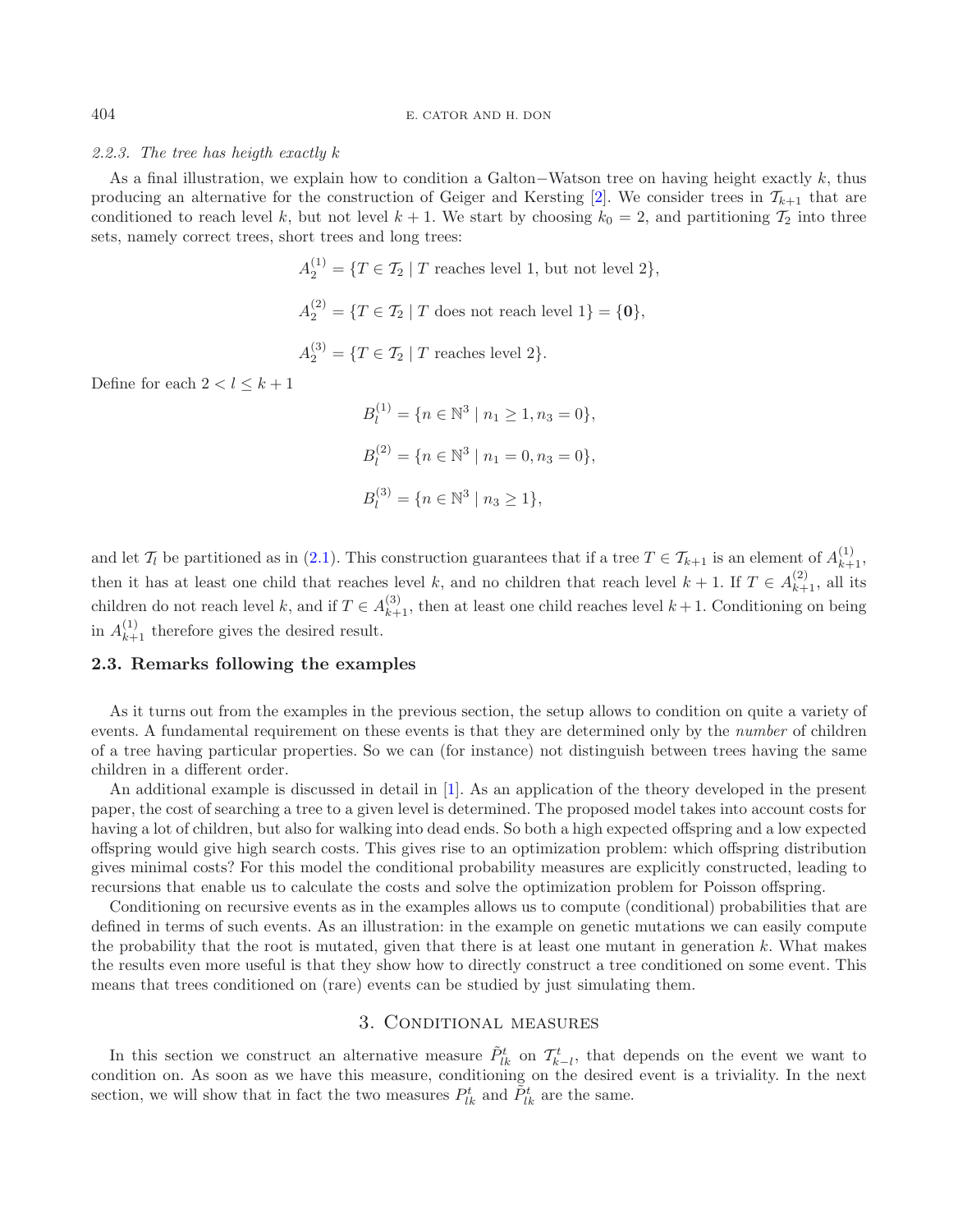#### **3.1. Definition of the conditional measure**

Recall that  $k_0$  is the smallest index for which the partition classes  $A_{k_0}^{(i)}$  are defined. Starting from this index, we can define the probability on a tree of type t in each of the classes as follows. Define  ${}^tp_{lk}^{(i)}$  for  $0 \le l \le k-k_0$  by

$$
{}^{t}p_{lk}^{(i)} = P_{lk}^{t}\left(A_{k-l}^{(i)}\cap T^{t}\right).
$$

We can calculate this probability in a recursive way. Denote, for  $q \in [0,1]^m$  with  $\sum q_i = 1$ , by Multi $(n, q) \in \mathbb{N}^m$ the multinomial distribution where we distribute n elements over m classes, according to the probabilities  $q_i$ . We also choose independent random vectors  $W_l^t \sim \mu_l^t$  according to the offspring distribution of a type t node at level l and denote the j<sup>th</sup> coordinate by  $W_{l,j}^t$ . Then, for  $l < k - k_0$ 

$$
{}^{t}p_{lk}^{(i)} = \mathbb{P}\left(\bigotimes_{j=1}^{\theta} \text{Multi}\left(W_{l,j}^{t}, ({}^{j}p_{l+1,k}^{(1)}, \ldots, {}^{j}p_{l+1,k}^{(m)})\right) \in B_{k-l}^{(i)}\right),\tag{3.1}
$$

where, for  $a_0, \ldots, a_\theta \in \mathbb{N}^m$ , we defined  $\Lambda := \bigotimes_{j=1}^\theta a_j \in \mathbb{N}^{m \times \theta}$  to be the matrix for which  $\Lambda_{ij} = a_j(i)$ .

We proceed by defining the conditional measure  ${}^t\tilde{Q}_{lk}^{(i)}$  on  $A_{k-l}^{(i)} \cap T^t$ . To do this, define for each  $t \in \{1, \ldots, \theta\}$ and  $0 \leq l \leq k - k_0 - 1$  on the same probability space as  $W_l^t$ , the random matrices

$$
{}^{t}X_{lk} = \begin{pmatrix} {}^{t}X_{lk}^{(1,1)} & \dots & {}^{t}X_{lk}^{(1,\theta)} \\ \vdots & \ddots & \vdots \\ {}^{t}X_{lk}^{(m,1)} & \dots & {}^{t}X_{lk}^{(m,\theta)} \end{pmatrix},
$$

such that conditional on  $W_l^t$ , all columns are independent and the distribution of the jth column satisfies

$$
\left({}^tX_{lk}^{(1,j)},\ldots,{}^tX_{lk}^{(m,j)}\right) | W_l^t \sim \text{Multi}\left(W_{l,j}^t, ({}^jp_{l+1,k}^{(1)},\ldots,{}^jp_{l+1,k}^{(m)})\right).
$$

Note that with these definitions

$$
{}^{t}p_{lk}^{(i)} = \mathbb{P}\left({}^{t}X_{lk} \in B_{k-l}^{(i)}\right).
$$

The full joint distribution of  $(W_l^t, {}^t X_{lk})$  is now determined. For a type t node at level l, the distribution of its children over the  $\theta$  types is given by the random vector  $W_l^t$ . Furthermore, the jth column of  ${}^t X_{lk}$  represents how the type j children of this type t node are distributed over the m classes. For  $l = k - k_0$ , we define for each  $T\in A^{(i)}_{k_0}\cap \mathcal{T}^t$ 

$$
{}^{t}\tilde{Q}_{k-k_{0},k}^{(i)}(T) = \frac{P_{k-k_{0},k}^{t}(T)}{P_{k-k_{0},k}^{t}(A_{k_{0}}^{(i)} \cap \mathcal{T}^{t})},
$$

as a probability measure on  $A_{k_0}^{(i)} \cap T^t$ . Next, we inductively define the probability measures  ${}^t\tilde{Q}_{lk}^{(i)}$  on  $A_{k-l}^{(i)} \cap T^t$ for each  $0 \leq l \leq k - k_0 - 1$  such that for each  $T \in A_{k-l}^{(i)} \cap \mathcal{T}^t$ 

$$
{}^{t}\tilde{Q}_{lk}^{(i)}(T) = \frac{\mathbb{P}({}^{t}X_{lk} = C_{k-l}(T) \mid {}^{t}X_{lk} \in B_{k-l}^{(i)})}{D(C_{k-l}(T))} \prod_{j=1}^{m} \prod_{\tilde{T} \prec T : \tilde{T} \in A_{k-l-1}^{(j)}} {}^{r(\tilde{T})}\tilde{Q}_{l+1,k}^{(j)}(\tilde{T}),
$$

where we extended the definition of D (see Sect. [1.1\)](#page-1-1) to integer-valued matrices, *i.e.* for a matrix A

$$
D(A) = \frac{\left(\sum_{i,j} A_{i,j}\right)!}{\prod_{i,j} A_{i,j}!},\tag{3.2}
$$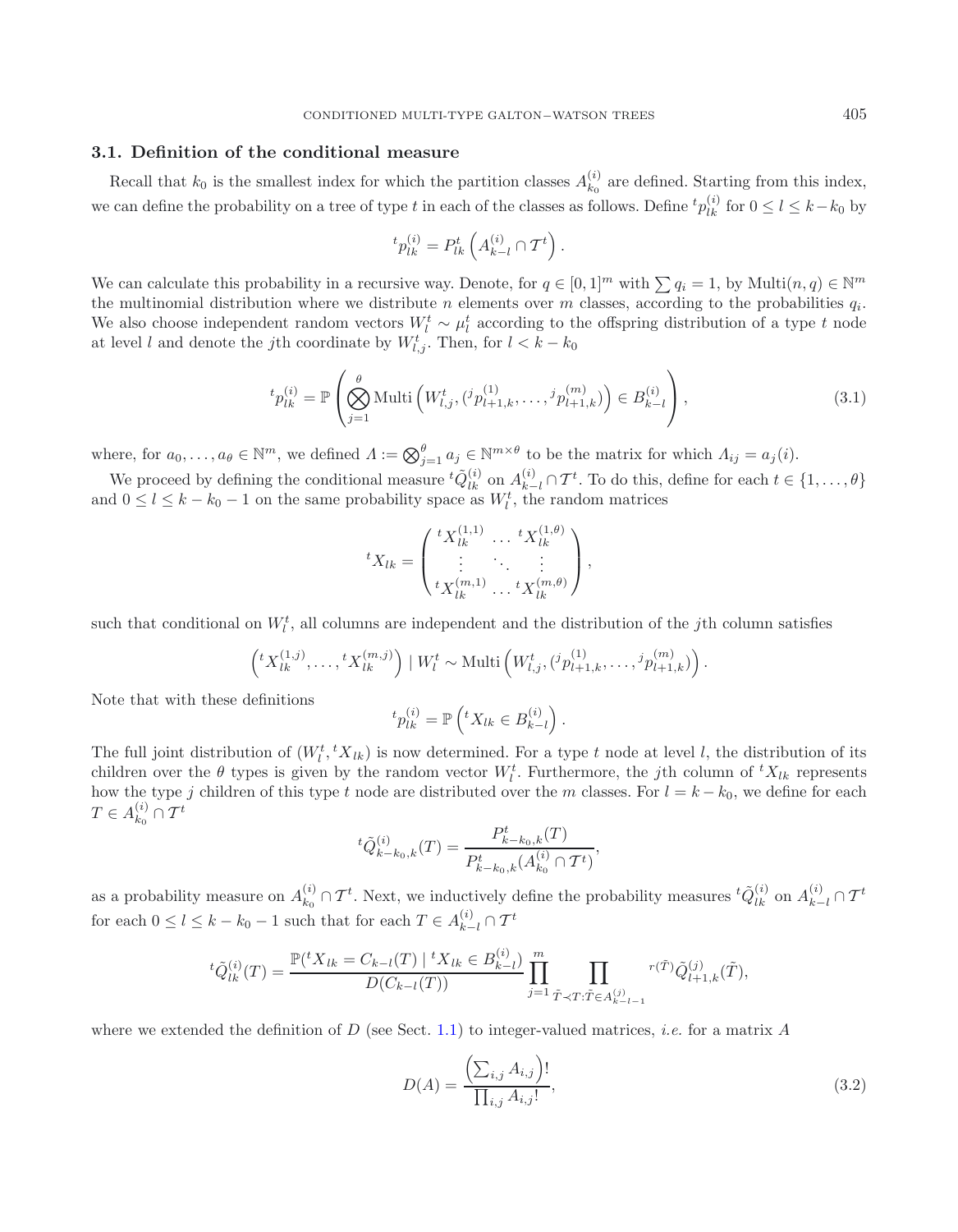where once again empty products are taken to be 1. Note that this definition is valid for all  $T \in \mathcal{T}_{k-l}^t$ : we simply get  ${}^t\tilde{Q}_{lk}^{(i)}(T) = 0$  whenever  $T \notin A_{k-l}^{(i)}$ . We can now define the alternative measure  $\tilde{P}_{lk}^t$  on  $\mathcal{T}_{k-l}^t$ :

$$
\tilde{P}_{lk}^t(T) = \sum_{i=1}^m {}^t p_{lk}^{(i)} {}^t \tilde{Q}_{lk}^{(i)}(T).
$$

#### **3.2. Constructing a tree according to the conditional measure**

We will now show that constructing a tree according to the measure  $\tilde{P}^t_{lk}$  boils down to generating an unconditional multi-type non-homogeneous Galton Watson tree. This tree has more types, but the advantage of the alternative measure  $\tilde{P}_{lk}^t$  is that conditioning on  $A_{k-l}^{(i)}$  is trivial. In the next section, we will show that the alternative measure  $\tilde{P}^t_{lk}$  is equal to the original measure  $P^t_{lk}$ .

We can describe the random tree  $\mathbb{T} \sim \tilde{P}_{lk}^t$  as follows. The root of the tree has type t. To construct the tree, we first toss an *m*-sided coin to determine in which of the *m* classes  $\mathbb T$  is, giving probability  ${}^t p_{lk}^{(i)}$  to the *i*th class  $A_{k-l}^{(i)}$ . If  $\mathbb{T} \in A_{k-l}^{(i)}$ , then we choose it according to  ${}^t\tilde{Q}_{lk}^{(i)}$ . This means that we choose  $(\tilde{W}_{lk}^t, {}^t\tilde{X}_{lk})$ , where  $\tilde{W}_{lk}^t$  counts the numbers of children of  $\mathbb T$  of each type and  ${}^t\tilde{X}_{lk}$  counts for each type the numbers of children that will lie in each of the  $m$  classes, according to

$$
(\tilde{W}_{lk}^t, {}^t\tilde{X}_{lk}) \sim (W_l^t, {}^tX_{lk}) | {}^tX_{lk} \in B_{k-l}^{(i)}.
$$

The  $\sum_{i,j}{}^t \tilde{X}_{lk}^{(i,j)}$  children are distributed over the  $\sum_j \tilde{W}_{lk,j}^t$  positions uniformly at random. Then for each child of type j in  $A_{k-l-1}^{(i)}$  we draw a tree according to  ${}^{j}\tilde{Q}_{l+1,k}^{(i)}$ .<br>In this way we have described the random tree as a C

In this way we have described the random tree as a Galton–Watson tree with  $m \times \theta$  'types' of children and type- and level-dependent offspring distribution. Note that conditioning  $\tilde{P}_{lk}^t$  on  $A_{k-l}^{(i)}$  is trivial: we simply have to draw  $\mathbb T$  according to  ${}^t\tilde{Q}_{lk}^{(i)}$ .

## 4. The two trees have the same distribution

<span id="page-6-0"></span>The following theorem shows that the construction procedure of Section [3](#page-4-0) in fact generates trees with the same probabilities as under the original Galton–Watson measure. Fix k and  $k_0$  and define all measures as before.

**Theorem 4.1.** *For all*  $0 \le l \le k - k_0$ ,  $t \in \Theta$  *and*  $T \in T_{k-l}^t$ ,

$$
P_{lk}^t(T) = \tilde{P}_{lk}^t(T).
$$

*Proof.* The theorem is true by construction for  $l = k - k_0$ . Now suppose that we have already shown that  $P_{l+1,k}^t = \tilde{P}_{l+1,k}^t$  for all t. Choose  $T \in \mathcal{T}_{k-l}$ . Then there exists a unique i such that  $T \in A_{k-l}^{(i)}$ . Before we show that  $\tilde{P}_{lk}^t(T) = P_{lk}^t(T)$ , we collect some useful observations. First of all, note that the number of ways to distribute the individuals over the positions in  $C_{k-l}$  can be written as a product by first assigning a type to each individual and then distributing all individuals of a given type over the classes (writing  $C_{k-1}$  for  $C_{k-1}(T)$ and N for  $N(T)$ :

$$
D(C_{k-l}) = D(N) \prod_{j=1}^{\theta} D\left(\left(C_{k-l}^{(i,j)}\right)_{i=1}^{m}\right).
$$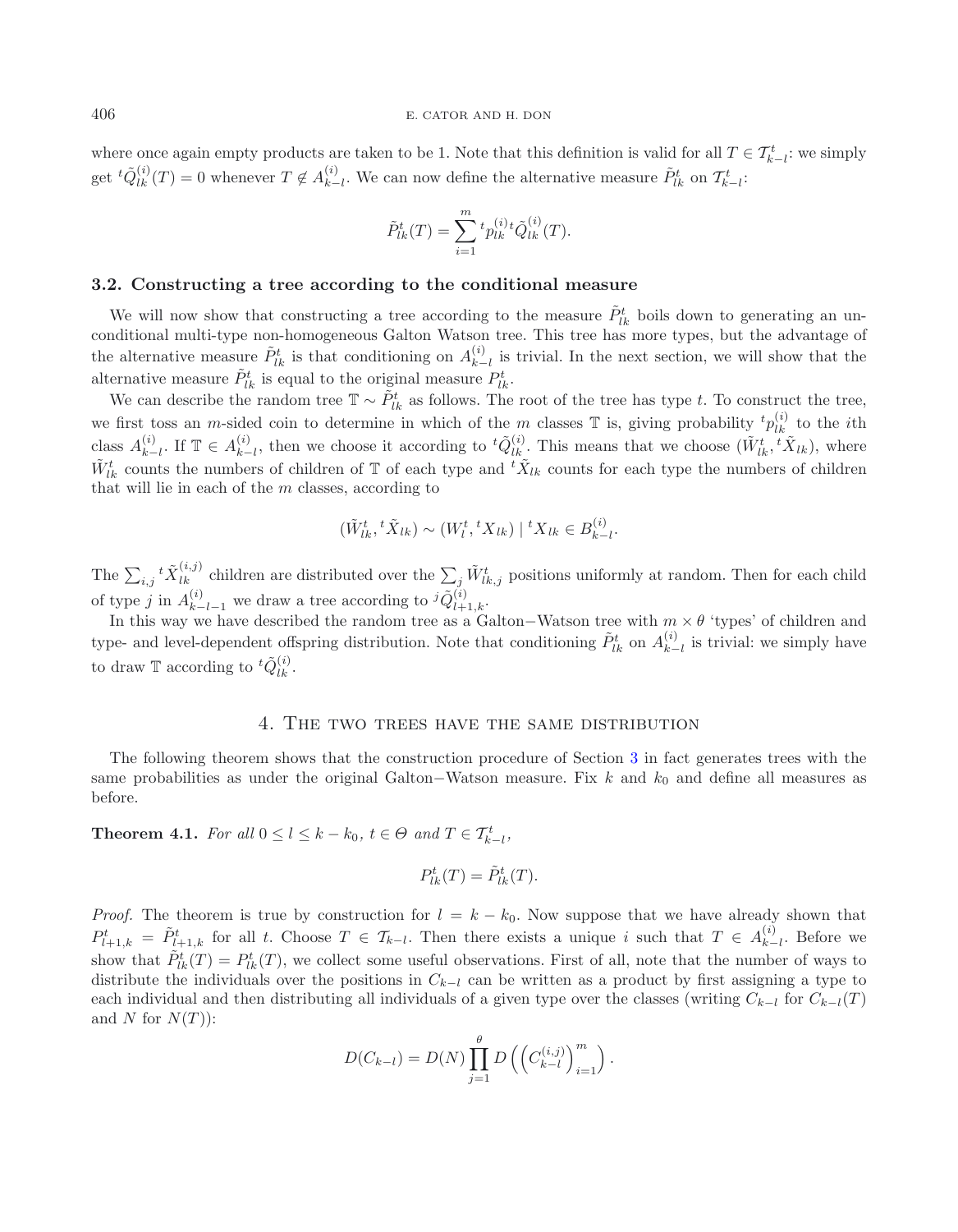Secondly, note that by definition  $\mathbb{P}(^t X_{lk} \in B_{k-l}^{(i)})$  is equal to  $^t p_{lk}^{(i)}$ . Next, since  $C_{k-l}(T)$  determines  $N(T)$ , we have:

$$
\mathbb{P}({}^{t}X_{lk} = C_{k-l}) = \mathbb{P}({}^{t}X_{lk} = C_{k-l}, W_{l}^{t} = N)
$$
  
\n
$$
= \mathbb{P}(W_{l}^{t} = N) \mathbb{P}({}^{t}X_{lk} = C_{k-l} | W_{l}^{t} = N)
$$
  
\n
$$
= \mathbb{P}(W_{l}^{t} = N) \prod_{j=1}^{\theta} \mathbb{P}({}^{t}X_{lk}^{(i,j)})_{i=1}^{m} = (C_{k-l}^{(i,j)})_{i=1}^{m} | W_{l,j}^{t} = N_{j})
$$
  
\n
$$
= \mathbb{P}(W_{l}^{t} = N) \prod_{j=1}^{\theta} D({}^{t}C_{k-l}^{(i,j)})_{i=1}^{m}) \prod_{i=1}^{m} ({}^{j}p_{l+1,k}^{(i)})^{C_{k-l}^{(i,j)}}
$$
  
\n
$$
= \frac{\mathbb{P}(W_{l}^{t} = N) D(C_{k-l})}{D(N)} \prod_{j=1}^{\theta} \prod_{i=1}^{m} ({}^{j}p_{l+1,k}^{(i)})^{C_{k-l}^{(i,j)}}
$$

Combining these observations gives, since  $T \in A_{k-l}^{(i)}$ ,

$$
\tilde{P}_{lk}^{t}(T) = {}^{t}p_{lk}^{(i)}\tilde{V}_{0lk}^{(i)}(T)
$$
\n
$$
= {}^{t}p_{lk}^{(i)}\frac{\mathbb{P}({}^{t}X_{lk} = C_{k-l}(T) \mid {}^{t}X_{lk} \in B_{k-l}^{(i)})}{D(C_{k-l}(T))} \prod_{j=1}^{m} \prod_{\tilde{T}\prec T:\tilde{T}\in A_{k-l-1}^{(j)}}{}^{r(\tilde{T})}\tilde{Q}_{l+1,k}^{(j)}(\tilde{T})
$$
\n
$$
= {}^{t}p_{lk}^{(i)} \frac{\mathbb{P}({}^{t}X_{lk} = C_{k-l}(T))}{D(C_{k-l}(T))\mathbb{P}({}^{t}X_{lk} \in B_{k-l}^{(i)})} \prod_{j=1}^{m} \prod_{\tilde{t}\in\Theta} \prod_{\tilde{T}\prec T:\tilde{T}\in A_{k-l-1}^{(j)}\cap \tilde{T}}{}^{i} \tilde{Q}_{l+1,k}^{(j)}(\tilde{T})
$$
\n
$$
= \left(\frac{\mathbb{P}(W_{l}^{t} = N)}{D(N)} \prod_{\tilde{t}=1}^{q} \prod_{j=1}^{m} {r_{l}} \left(\tilde{V}_{l+1,k}^{(j)}\right)^{C_{k-l}^{(j)}}\right) \left(\prod_{j=1}^{m} \prod_{\tilde{t}\in\Theta} \prod_{\tilde{T}\prec T:\tilde{T}\in A_{k-l-1}^{(j)}\cap \tilde{T}}{}^{i} \tilde{Q}_{l+1,k}^{(j)}(\tilde{T})\right)
$$
\n
$$
= \frac{\mathbb{P}(W_{l}^{t} = N)}{D(N)} \prod_{j=1}^{m} \prod_{\tilde{t}\in\Theta} \prod_{\tilde{T}\prec T:\tilde{T}\in A_{k-l-1}^{(j)}\cap \tilde{T}}{}^{i} \tilde{P}_{l+1,k}^{(j)}(\tilde{T})
$$
\n
$$
= \frac{\mathbb{P}(W_{l}^{t} = N)}{D(N)} \prod_{\tilde{T}=1}^{m} \prod_{\tilde{t}\in\Theta} \prod_{\tilde{T}\prec T:\tilde{T}\in A_{k-l-1}^{(j)}\cap \tilde{T}}{}^{i} \tilde{P}_{l+1,k}^{j}(\tilde
$$

## <span id="page-7-0"></span>5. Example: Genetic mutations revisited

<span id="page-7-1"></span>In this section we use our results to work out one of the examples of Section [2.2,](#page-2-0) to demonstrate how the method works in general. For these calculations it will turn out to be very useful that our conditioned tree is again a multi-type Galton−Watson tree. We consider a population with mutants and let the set of types be  $\Theta = \{1, 2\}$ , where type 1 denotes a mutant. The theory developed in the preceding sections allows for any kind of offspring distribution. In the current example the number of children  $\Sigma$  of a type t node will have a geometric distribution (denoted  $Geo(\pi_t)$ ):

$$
\mathbb{P}(\Sigma = n) = (1 - \pi_t)^n \pi_t, \qquad n = 0, 1, 2, \dots,
$$
\n(5.1)

 $\Box$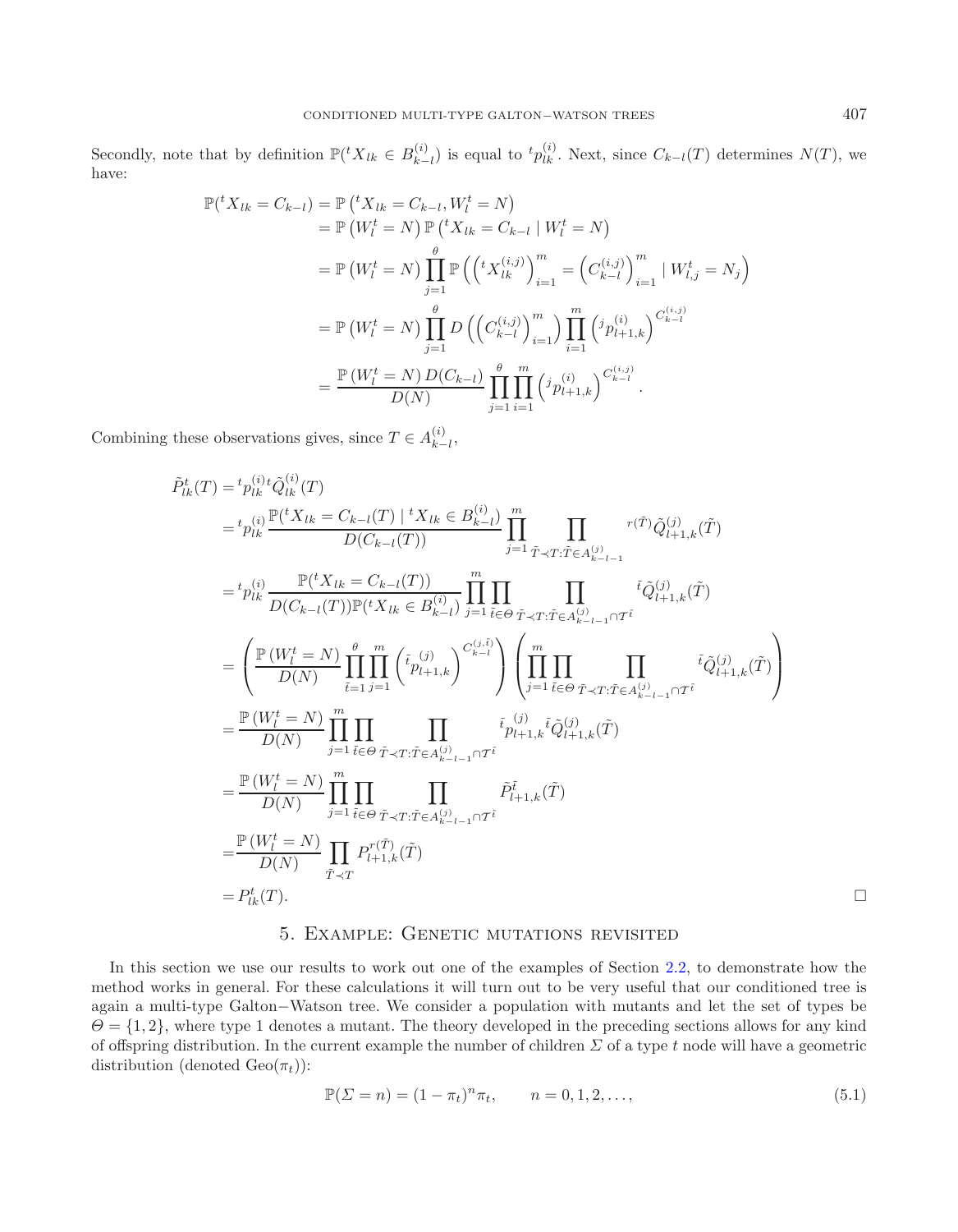<sup>408</sup> E. CATOR AND H. DON

which gives expectation

$$
\mathbb{E}[\Sigma] = \frac{1 - \pi_t}{\pi_t}.\tag{5.2}
$$

Furthermore, we assume that each child of a type t node has probability  $p_t$  to be a mutant itself, independent of all other children. Our method also works without this independence. We could take any probability distribution on pairs  $(n_m, n - n_m)$ , where  $n_m$  is the number of mutants. In Section [5.2](#page-8-0) there is a remark explaining how to handle this. The offspring distributions could also be made level-dependent, without essential changes in the calculations.

## **5.1. Recursive definition of events**

We will condition on the event that there is at least one mutant in the k<sup>th</sup> generation. The corresponding partition (see also Sect. [2.2.1\)](#page-2-2) of  $\mathcal{T}_l$  is given by the classes

$$
A_l^{(1)} = \{T \in \mathcal{T}_l : \text{there is a mutant at level } l\} = \left\{T \in \mathcal{T}_l : C_l(T) \in B_l^{(1)}\right\},\
$$
  

$$
A_l^{(2)} = \mathcal{T}_l \setminus A_l^{(1)},
$$

where  $B_l^{(1)}$  is the set of matrices

<span id="page-8-2"></span><span id="page-8-1"></span>
$$
B_l^{(1)} = \left\{ \begin{bmatrix} a & b \\ c & d \end{bmatrix} \in \mathbb{N}^{2 \times 2} : a + b \ge 1 \right\}.
$$

Remember that this means that a tree in  $\mathcal{T}_l$  is an element of  $A_l^{(1)}$  if and only if it has a type 1 or a type 2 child in  $A_{l-1}^{(1)}$ . Also, to start the recursion, we take  $A_0^{(1)} = \{1\}$  and  $A_0^{(2)} = \{2\}$ , so  $k_0 = 0$ .

#### <span id="page-8-0"></span>**5.2. Unconditional probability distributions**

We will now derive the recursions for the probabilities  ${}^t p_{lk}^{(i)}$  (the probability that a type t node rooted at level l in a tree of height k belongs to class  $A_{k-l}^{(i)}$ . A type t subtree that starts on level  $l < k$  has two types of children, and each child is in one of the two classes. Type and class of a child are, by definition, independent of all other children's properties. The total number of children  $\Sigma$  has the geometric distribution [\(5.1\)](#page-7-0). So we can introduce four new 'types', occurring according to the following joint distributions for  $t = 1, 2$ :

$$
\begin{cases}\n\Sigma \sim \text{Geo}(\pi_t) \\
\left(tX_{lk}^{(1,1)}, ^tX_{lk}^{(1,2)}, ^tX_{lk}^{(2,1)}, ^tX_{lk}^{(2,2)}\right) \mid \Sigma \sim \text{Multi}(\Sigma, \mathbf{q}),\n\end{cases} (5.3)
$$

where the probability vector of the multinomial is given by

$$
q = \begin{pmatrix} 1 p_{l+1,k}^{(1)} \cdot p_t, & ^2 p_{l+1,k}^{(1)} \cdot (1 - p_t), & ^1 p_{l+1,k}^{(2)} \cdot p_t, & ^2 p_{l+1,k}^{(2)} \cdot (1 - p_t) \end{pmatrix} \tag{5.4}
$$

In this notation  ${}^t X_{lk}^{(a,b)}$  stands for the number of type b-children in class a of a type t node at level l. Note that the probabilities in q indeed add up to 1. We also want to mention that the quantities  ${}^t X_{lk}^{(a,b)}$  are dependent. Nevertheless, as this example shows, we will still be able to completely describe the distribution of the conditioned tree.

**Remark 5.1.** Suppose we replace the geometric distribution by a general offspring distribution on pairs  $(n_m, n - n_m)$ , thus introducing dependence between types of children. Then the joint distributions [\(5.3\)](#page-8-1) change in the sense that, conditioned on the pair of numbers, each type would have its own multinomial.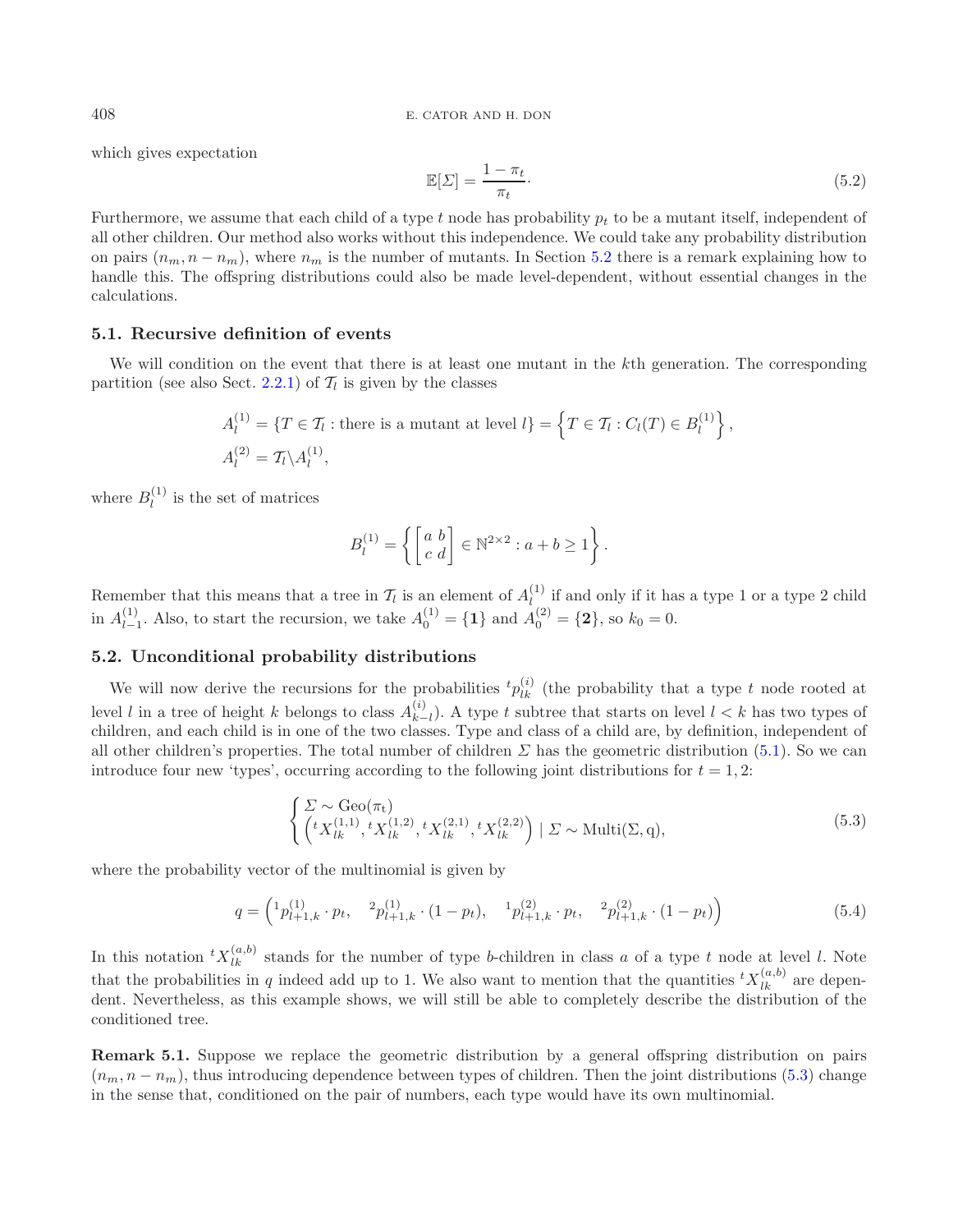From the probability distributions above, it follows that the probability that a mutant (type 1) on level  $l$ does not generate a mutant on level  $k$  (*i.e.* belongs to class 2) satisfies

$$
{}^{1}p_{l,k}^{(2)} = \sum_{n=0}^{\infty} \mathbb{P}(\Sigma = n) \cdot \mathbb{P}(\text{all children are in class } 2 \mid \Sigma = n)
$$
  
= 
$$
\sum_{n=0}^{\infty} (1 - \pi_1)^n \pi_1 \left( {}^{1}p_{l+1,k}^{(2)} \cdot p_1 + {}^{2}p_{l+1,k}^{(2)} \cdot (1 - p_1) \right)^n
$$
  
= 
$$
\frac{\pi_1}{1 - (1 - \pi_1) \left( {}^{1}p_{l+1,k}^{(2)} \cdot p_1 + {}^{2}p_{l+1,k}^{(2)} \cdot (1 - p_1) \right)}
$$

Similarly it follows that

$$
{}^{2}p_{l,k}^{(2)} = \frac{\pi_2}{1 - (1 - \pi_2) \left( {}^{1}p_{l+1,k}^{(2)} \cdot p_2 + 2p_{l+1,k}^{(2)} \cdot (1 - p_2) \right)}
$$

The other probabilities  ${}^{1}p_{l,k}^{(1)}$  and  ${}^{2}p_{l,k}^{(1)}$  follow from the fact that

$$
{}^{1}p_{l,k}^{(1)} + {}^{1}p_{l,k}^{(2)} = 1, \quad {}^{2}p_{l,k}^{(1)} + {}^{2}p_{l,k}^{(2)} = 1.
$$

The corresponding initial conditions are

$$
{}^{1}p_{kk}^{(1)} = {}^{2}p_{kk}^{(2)} = 1, \qquad {}^{1}p_{kk}^{(2)} = {}^{2}p_{kk}^{(1)} = 0.
$$

Figure [1](#page-10-0) shows the behavior of these probabilities for the following choice of parameters:

$$
\pi_1 = \frac{1}{2}
$$
,  $\pi_2 = \frac{2}{5}$ ,  $p_1 = 1$ ,  $p_2 = 10^{-9}$ .

This choice means that the expected number of children is 1 for mutants and  $\frac{3}{2}$  for non-mutants. Furthermore, it and some property and a child of a non-mutant has a very small probability to be a mutant mutants can only generate mutants and a child of a non-mutant has a very small probability to be a mutant. The dashed line shows the probability that a tree with mutated root has a mutant on the kth level as a function of  $k$ . This is a critical tree with only mutants that eventually goes extinct. The solid line shows the probability that a tree with non-mutated root has a mutant on the kth level. This tree is supercritical, with reproduction rate (very close to)  $\frac{3}{2}$ . In a tree with  $Geo(\pi)$  offspring, the extinction probability s is the smallest solution of

$$
s = \sum_{n=0}^{\infty} (1 - \pi)^n \cdot \pi \cdot s^n = \frac{\pi}{1 - (1 - \pi)s},
$$

which gives

$$
s = \begin{cases} \frac{\pi}{1 - \pi} & \text{if } \pi < \frac{1}{2}, \\ 1 & \text{if } \pi \ge \frac{1}{2}. \end{cases}
$$

For  $\pi = \frac{2}{5}$ , this gives survival probability  $1 - s = \frac{1}{3}$ , which is given as a dotted line in Figure [1.](#page-10-0) If the tree does not die out, then eventually there will be mutants almost surely, since the population grows exponentially. This can be clearly seen in the picture: the survival probability is asymptotically approached by the probability to have a mutant on level k. The population is of order  $10^9$  around generation  $\frac{9 \log(10)}{\log(3/2)} \approx 51$ , which explains the location of the increase of the solid line.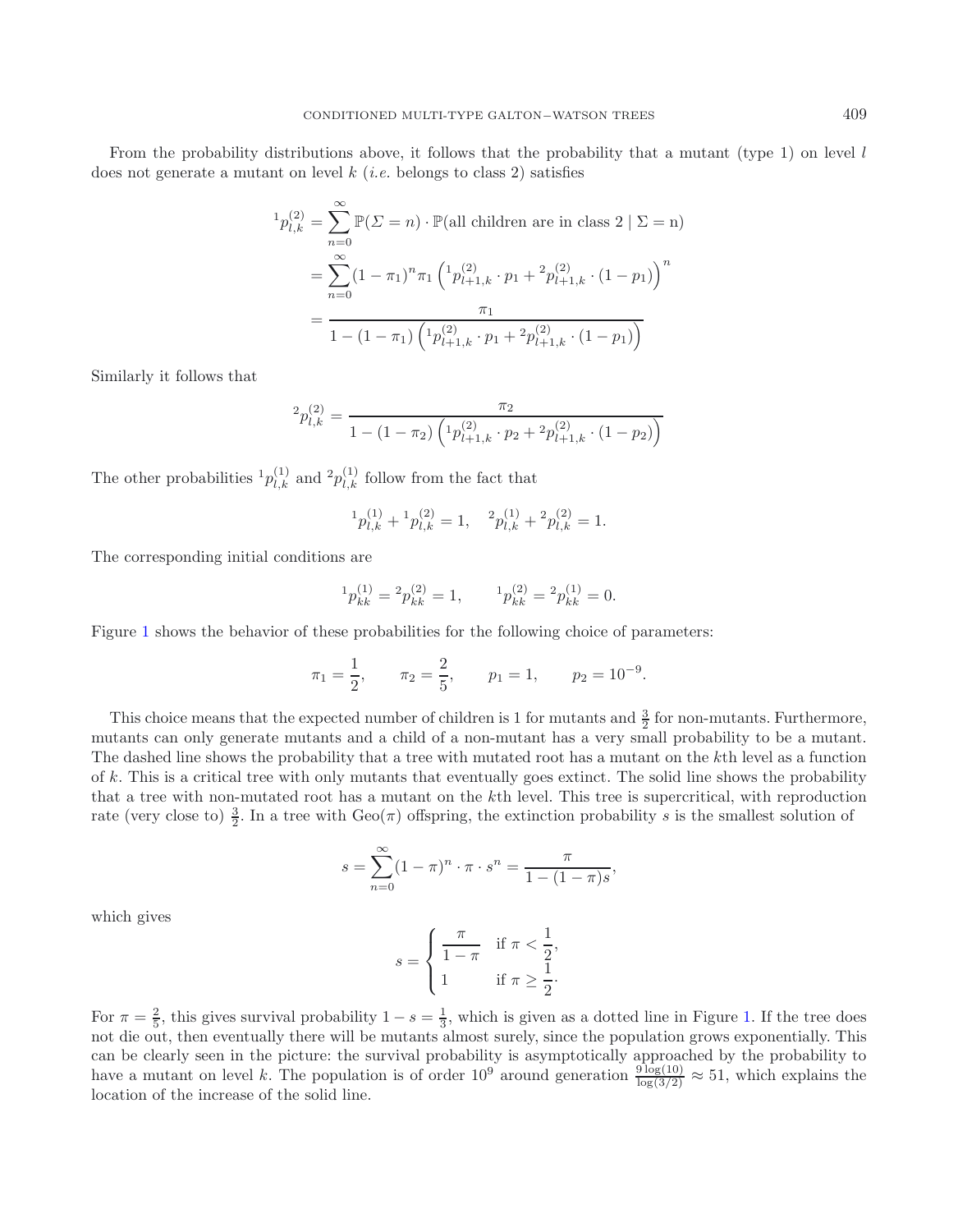#### <span id="page-10-0"></span><sup>410</sup> E. CATOR AND H. DON



FIGURE 1. *Dashed*:  ${}^{1}p_{0k}^{(1)}$ . *Solid*:  ${}^{2}p_{0k}^{(1)}$ . *Dotted*: Survival probability of a tree with Geo(2/5) offspring.

#### **5.3. Conditional probability distributions**

In this section we demonstrate how to find the full conditional probability distributions, when conditioning on  $A_k^{(i)}$ . This completely describes a tree conditioned on having (or not having) a mutant on level k. As our general results already showed, we will see that the conditioned two-type Galton−Watson tree in fact is an unconditioned Galton−Watson tree with four types:

> type  $\alpha$ : mutant, class 1 type  $\beta$ : non – mutant, class 1 type  $\gamma$ : mutant, class 2 type  $\delta$ : non – mutant, class 2

Remember that an individual belongs to class 1 if it generates a mutant on level k and to class 2 otherwise. The offspring distribution of a node of one of these types is equal to a conditioned version of the distributions in [\(5.3\)](#page-8-1). Write  $(W, X, Y, Z)$  for  $\left( {}^{t}X_{lk}^{(1,1)}, {}^{t}X_{lk}^{(1,2)}, {}^{t}X_{lk}^{(2,1)}, {}^{t}X_{lk}^{(2,2)} \right)$  and  $(q_W, q_X, q_Y, q_Z)$  for q as defined in [\(5.4\)](#page-8-2). Conditioning on  $W + X = 0$  gives the offspring distributions of class 2 nodes (*i.e.* type  $\gamma$  and  $\delta$ ):

$$
\mathbb{P}((w,x,y,z)|W+X=0) = \begin{cases} \frac{\mathbb{P}((0,0,y,z))}{\mathbb{P}(W+X=0)} & \text{if } w=x=0, \\ 0 & \text{otherwise,} \end{cases}
$$
(5.5)

<span id="page-10-1"></span>where we abbreviate  $\mathbb{P}((W, X, Y, Z)=(w, x, y, z))$  to  $\mathbb{P}((w, x, y, z))$ . The two probabilities in the fraction on the right are given by

$$
\mathbb{P}(W + X = 0) = \sum_{n=0}^{\infty} \mathbb{P}(\Sigma = n) \cdot \mathbb{P}(W = X = 0 | \Sigma = n)
$$

$$
= \sum_{n=0}^{\infty} (1 - \pi_t)^n \pi_t (q_Y + q_Z)^n
$$

$$
= \frac{\pi_t}{1 - (1 - \pi_t)(q_Y + q_Z)},
$$
(5.6)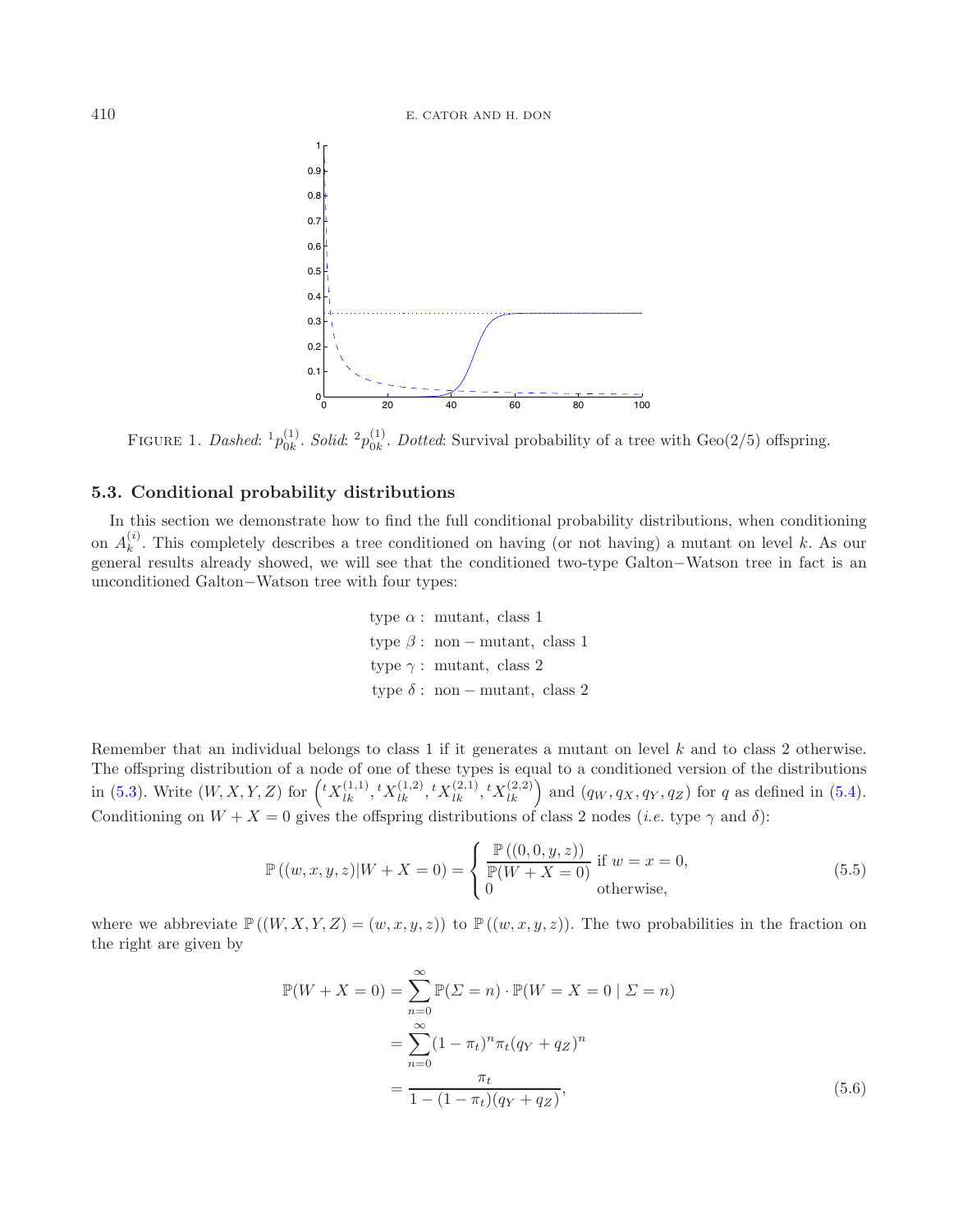and

<span id="page-11-0"></span>
$$
\mathbb{P}((0,0,y,z)) = \mathbb{P}(\Sigma = y + z) \cdot \mathbb{P}((0,0,y,z) | \Sigma = y + z) \n= (1 - \pi_t)^{y + z} \pi_t \binom{y + z}{y} q_Y^y q_Z^z.
$$

Type  $\gamma$  and  $\delta$  nodes only can get type  $\gamma$  and  $\delta$  children. The calculations above give the probability for these types to get  $0, 0, y$  and z children of the four types respectively:

<span id="page-11-1"></span>
$$
(1 - (1 - \pi_t) (q_Y + q_Z)) (1 - \pi_t)^{y+z} {y + z \choose y} q_Y^y q_Z^z, \tag{5.7}
$$

where  $t = 1$  for a type  $\gamma$  father and  $t = 2$  for a type  $\delta$  father. To find the offspring distributions for type  $\alpha$  and β nodes, we have to condition on  $W + X \ge 1$ . For  $w + x \ge 1$ , the probability to get  $w, x, y$  and z children equals

$$
\mathbb{P}((w,y,x,z) \mid W + X \ge 1) = \frac{\mathbb{P}((w,x,y,z))}{\mathbb{P}(W + X \ge 1)} = \frac{(1 - \pi_t)^{w + x + y + z} \pi_t \binom{w + x + y + z}{w, x, y, z} q_W^w q_X^x q_Y^y q_Z^z}{1 - \frac{\pi_t}{1 - (1 - \pi_t)(q_Y + q_Z)}} = \frac{(1 - (1 - \pi_t)(q_Y + q_Z))(1 - \pi_t)^{w + x + y + z} \pi_t \binom{w + x + y + z}{w, x, y, z} q_W^w q_X^x q_Y^y q_Z^z}{(1 - \pi_t)(q_W + q_X)},
$$
(5.8)

where  $t = 1$  for an  $\alpha$ -father and  $t = 2$  for a  $\beta$ -father. The equations [\(5.7\)](#page-11-0) and [\(5.8\)](#page-11-1) describe the full offspring distributions for the four types and show that the conditioned tree is again a Galton−Watson tree. The calculations are straightforward (allthough notationally somewhat complicated) and demonstrate that it is actually quite easy to find the distribution of a conditioned tree as soon as the right description in terms of recursive events has been found. Using these distributions, one can easily study or simulate the conditioned tree.

#### **5.4. Expectations in the conditioned tree**

The fact that the conditioned tree again is a Galton−Watson tree guarantees some nice properties, for example the expected total progeny can be found by multiplying offspring matrices. As an illustration we will consider a tree with a non-mutated root, conditioned on having a mutant on level k. We will show how to compute the expected number of mutants on each level in such a conditioned tree.

The expected offspring of a node at level  $l < k$  is described by a matrix  $M_{lk}(i, j)$ , where  $i, j \in {\alpha, \beta, \gamma, \delta}.$ In this matrix, the rows give the expected offspring of a type  $\alpha$ ,  $\beta$ ,  $\gamma$  or  $\delta$  node respectively at level l in the tree. The offspring distributions are given in  $(5.7)$  and  $(5.8)$  and in Appendix [6](#page-14-0) we show how to compute the corresponding expected offspring vectors for all types. Just to give an impression, for  $p_2 \downarrow 0$ , below are the offspring matrices  $M_{01}$ ,  $M_{02}$  and  $\lim_{k\to\infty} M_{0k}$  respectively.

$$
M_{01} = \begin{pmatrix} 2 & 0 & 0 & 0 \\ 1 & 0 & 0 & 3 \\ 0 & 0 & 0 & 0 \\ 0 & 0 & 0 & \frac{3}{2} \end{pmatrix}, \quad M_{02} = \begin{pmatrix} \frac{3}{2} & 0 & \frac{5}{6} & 0 \\ \frac{1}{4} & \frac{3}{4} & 0 & 3 \\ 0 & 0 & \frac{1}{3} & 0 \\ 0 & 0 & 0 & \frac{3}{2} \end{pmatrix}, \quad \lim_{k \to \infty} M_{0k} = \begin{pmatrix} 1 & 0 & 2 & 0 \\ 0 & \frac{3}{2} & 0 & \frac{5}{3} \\ 0 & 0 & 1 & 0 \\ 0 & 0 & 0 & \frac{2}{3} \end{pmatrix}.
$$

We gave the results for  $p_2 \downarrow 0$  to get nice numbers. In our current example, where  $p_2$  is still strictly positive, the numbers are practically the same. Now the conditioned tree we are interested in is just a tree with a root of type  $\beta$ . The types  $\alpha$  and  $\gamma$  correspond to mutated individuals. Therefore, the expected number of mutants on level  $l$  in the conditioned tree is given by

$$
(0 \quad 1 \quad 0 \quad 0) M_{0,k} \dots M_{l-2,k} M_{l-1,k} \begin{pmatrix} 1 \\ 0 \\ 1 \\ 0 \end{pmatrix}.
$$

11411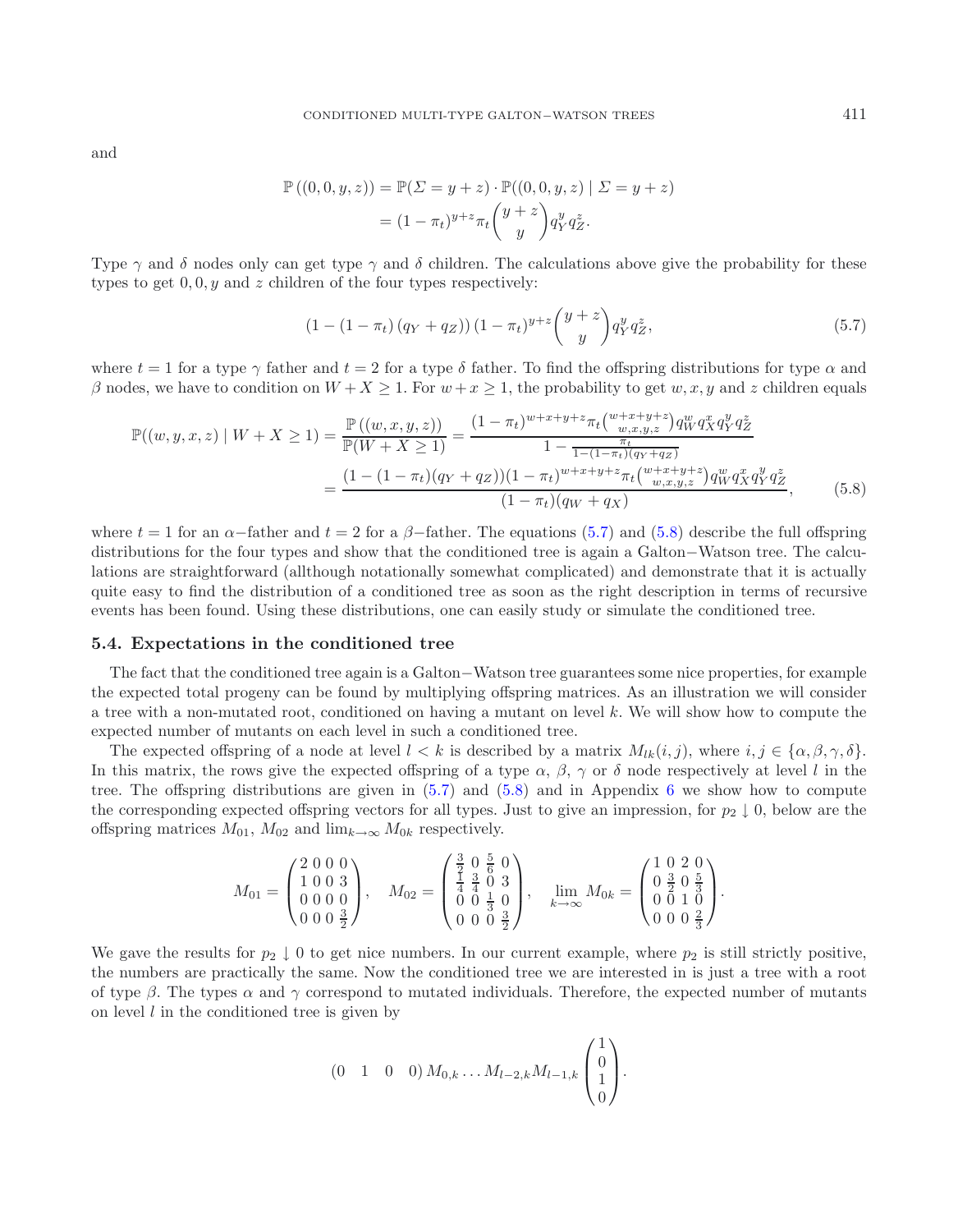<span id="page-12-0"></span>

<span id="page-12-1"></span>Figure 2. Expected number of mutants in each generation of a tree conditioned to have at least one mutant in generation 60. *Solid*: The root is not a mutant. *Dashed*: The root is a mutant.



FIGURE 3. Base 10 log of expected size of each generation in a tree conditioned to have no mutant in generation  $k$ , for three values of  $k$ . In all cases, the root is not a mutant. Note the huge difference in expected population size.

See Figure [2,](#page-12-0) for a plot of these expected numbers as a function of the generation.

As a second example, we computed the expected total number of individuals in a tree with a non-mutant root and conditioned to have *no* mutant in generation k. If k is small, occurrence of mutants is unlikely anyway, so then the tree just grows exponentially. See Figure [3.](#page-12-1) If the population grows beyond order  $10^9$ , then the condition has a serious influence on the expected size of the tree. For example, taking  $k = 60$ , the population size in the unconditioned tree would be of order  $10^{10}$ , but in the conditioned tree it is only of order  $10^6$ . For even larger  $k$  the condition to have no mutant in generation  $k$  is very restrictive. Apparently, the condition more or less forces the tree to die out exponentially fast. In the unlikely case that it survives for more than 50 generations, it starts to grow exponentially. If an individual is born in the last 40 generations, its progeny is hardly influenced by the condition that no mutant is present in generation 90.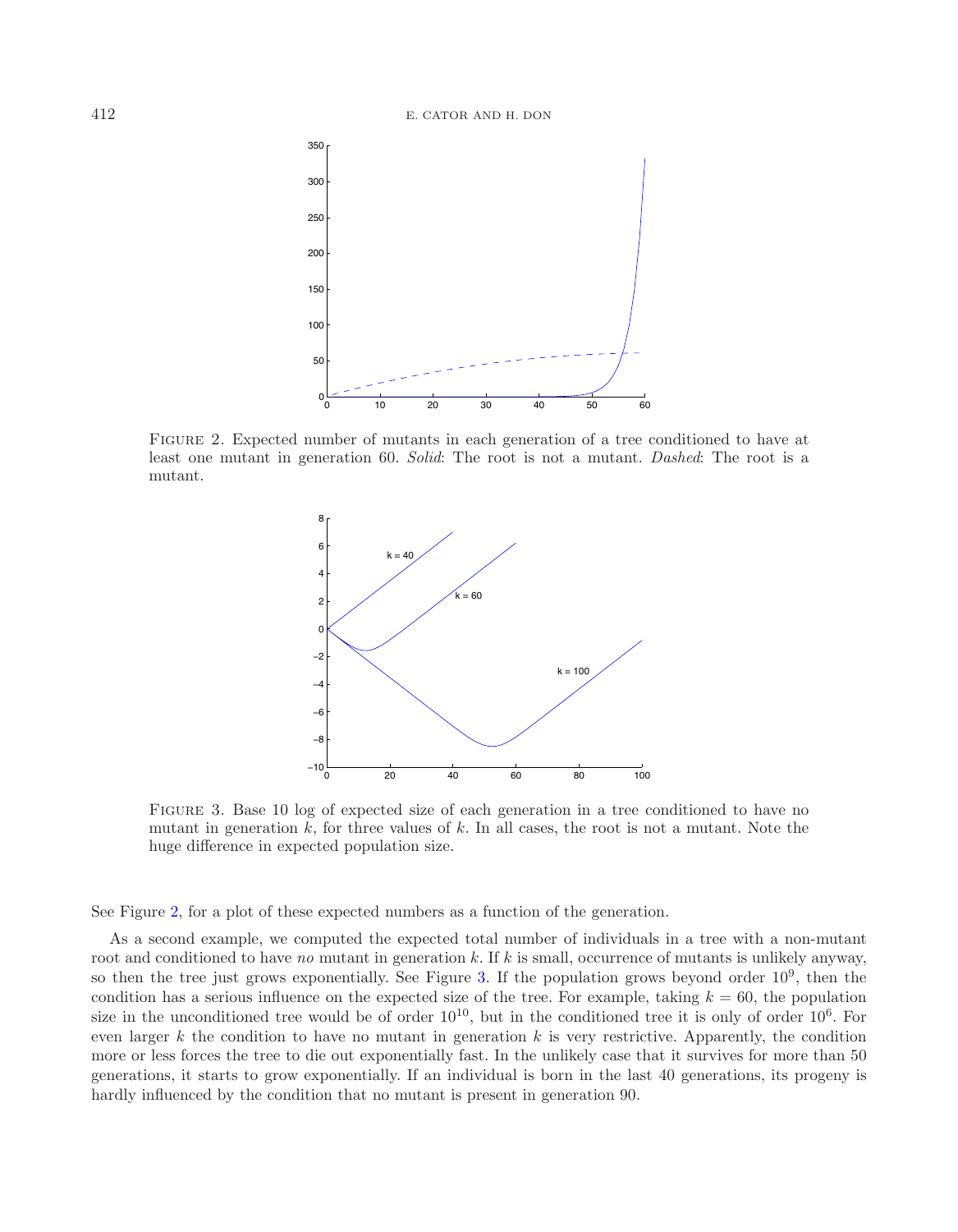<span id="page-13-0"></span>

Figure 4. Simulated numbers of individuals in a tree of height five, conditioned to have a mutant in the last generation. Mutants:  $\alpha + \gamma$ .

#### **5.5. Simulation**

In this subsection we give an illustration of the simulation of a tree which is conditioned on a rare event. We study six generations of a family, in which at least one individual in the last generation is mutated, while the root is not. Given the root, this event has probability  ${}^2p_{05}^{(1)} \approx 1.2 \times 10^{-8}$ . Relevant questions for such trees are<br>for example if there are mean mutants in the family and in which generation the mutation first ap for example if there are more mutants in the family and in which generation the mutation first appeared.

We generated  $10^6$  replicates of such a conditioned tree and produced histograms of the total number of each type in the tree, see Figure [4.](#page-13-0) The majority of the population consists of δ-indivuduals, so non-mutants without a mutant descendant in the last generation. The number of mutants (type  $\alpha$  and  $\gamma$ ) is most likely to be equal to one, which is also the lowest possible number since there is at least one individual of type  $\alpha$ . In our sample the maximum number of mutants in the tree was as high as 84 (69 times  $\alpha$  and 25 times  $\gamma$ ). From the simulation, we observe that the distribution of the number of mutants looks like a geometric distribution but has heavier tails. The average number of mutants is about 2.41. So mutants are rare, but given there is at least one, there could well be some more.

Also the number of  $\beta$ 's is interesting: in the sample it only takes the values one, two, three and four. The minimum is obvious, since the root is of type  $\beta$ . By definition of the types, the root should give birth to at least one  $\alpha$  or  $\beta$  child. But more than one is extremely unlikely, since then there would be more than one mutant with a non-mutant father. So from the first  $\alpha$  that appears in the tree, there is a line of descent back to the root consisting of the only  $\beta$ 's in the tree, which explains that there are at most 4  $\beta$ 's. It also explains the fact that for all trees in our sample, the number of  $\beta$ 's was exactly equal to the generation in which the first mutant appeared (average: about 3.4).

It is clear that a simulation like this is very valuable in revealing characteristics of conditioned trees. Simulating this kind of rare events without a direct construction would be very time-consuming. Obtaining sample size 106 by just generating unconditioned trees and waiting for trees meeting the condition, would in this particular example require in the order of  $10^{14}$  replications.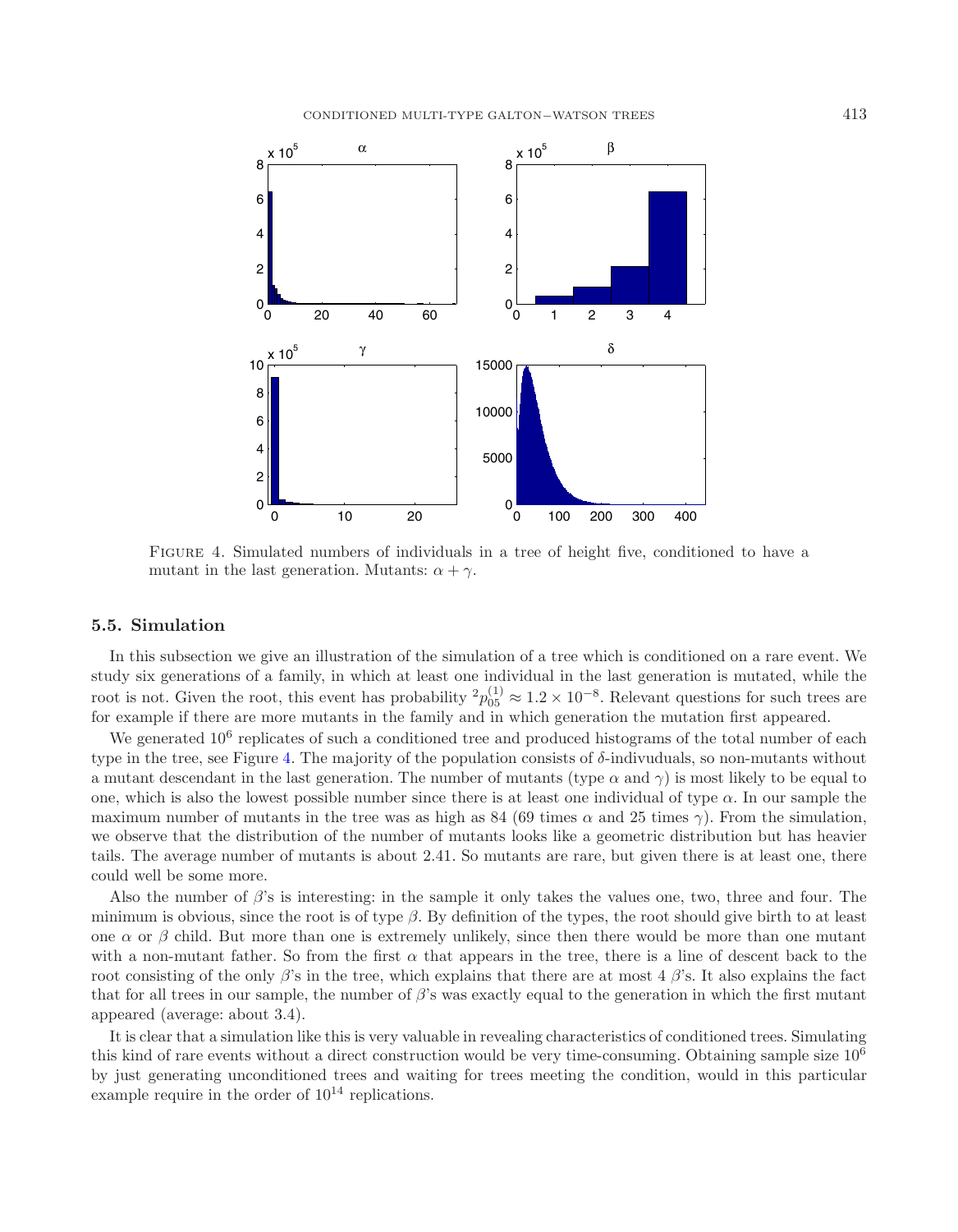#### <sup>414</sup> E. CATOR AND H. DON

## 6. Scope of our results

We have demonstrated how to condition multi-type Galton−Watson trees on events having some recursive nature. Such trees can be represented as unconditioned multi-type Galton−Watson trees, with possibly more types.

We looked at partitions of the set of trees in which each partition set is defined by some tree property. Suppose this partition is defined for trees of a given height k. Then the children of the root of a tree  $T$  of height  $k+1$  can be counted to find the number in each partition class and of each type. If the number of types is  $\theta$ and the number of partition classes is m, then there are  $\theta \times m$  possible combinations. Properties of T that are defined in terms of the frequencies of these combinations can be used to define a partition of the set of trees of height  $k+1$ .

Our procedure applies to all events that can be defined recursively as described above. Examples include presence or absence of a given type at level k, population size of a given type at level k, height of the tree, the tree being a binary tree and the event that every individual of a given type has exactly g grandchildren. Also unions and intersections of such events fit into the framework.

There are no restrictions on the offspring distribution of the conditioned tree. For each of the types, it can be any discrete probability distribution on  $\mathbb{N}^{\theta}$ . The offspring distributions in the representation as unconditioned Galton−Watson tree will just be type- and level-dependent conditioned versions of the original offspring distributions, as is also demonstrated in our example in Section [5.](#page-7-1) In particular cases it might be hard to find exact expressions for the new offspring distributions, but in any case our description allows for efficient simulation. This is especially useful to study trees conditioned on rare events, because our explicit construction procedure allows to directly generate such a tree.

## Appendix A. Calculation of conditional expectations

<span id="page-14-0"></span>In this appendix we consider the joint distributions

$$
\begin{cases}\n\Sigma \sim \text{Geo}(\pi) \\
(W, X, Y, Z) \mid \Sigma \sim \text{Multi}(\Sigma, (\text{qw}, \text{qx}, \text{qy}, \text{qz})).\n\end{cases} (A.1)
$$

<span id="page-14-1"></span>We will calculate all conditional expectations when conditioning on  $W + X = 0$  or its complement  $W + X \ge 1$ . First we list (without proof) two useful identities:

$$
\sum_{k=0}^{\infty} k \cdot p^k = \frac{p}{(1-p)^2} \qquad \text{for } |p| < 1,\tag{A.2}
$$

$$
\sum_{k=0}^{\infty} (1-p)^n p^k \binom{n+k}{n} = \frac{1}{1-p} \qquad \text{for } |p| < 1, n \in \mathbb{N}.\tag{A.3}
$$

The unconditional expectations are straightforward:

$$
\mathbb{E}[\Sigma] = \sum_{k=0}^{\infty} k(1-\pi)^k \pi = \frac{1-\pi}{\pi},
$$
\n(A.4)

$$
\mathbb{E}[A] = \mathbb{E}[\mathbb{E}[A \mid \Sigma]] = \mathbb{E}[q_A \Sigma] = \frac{q_A(1-\pi)}{\pi},\tag{A.5}
$$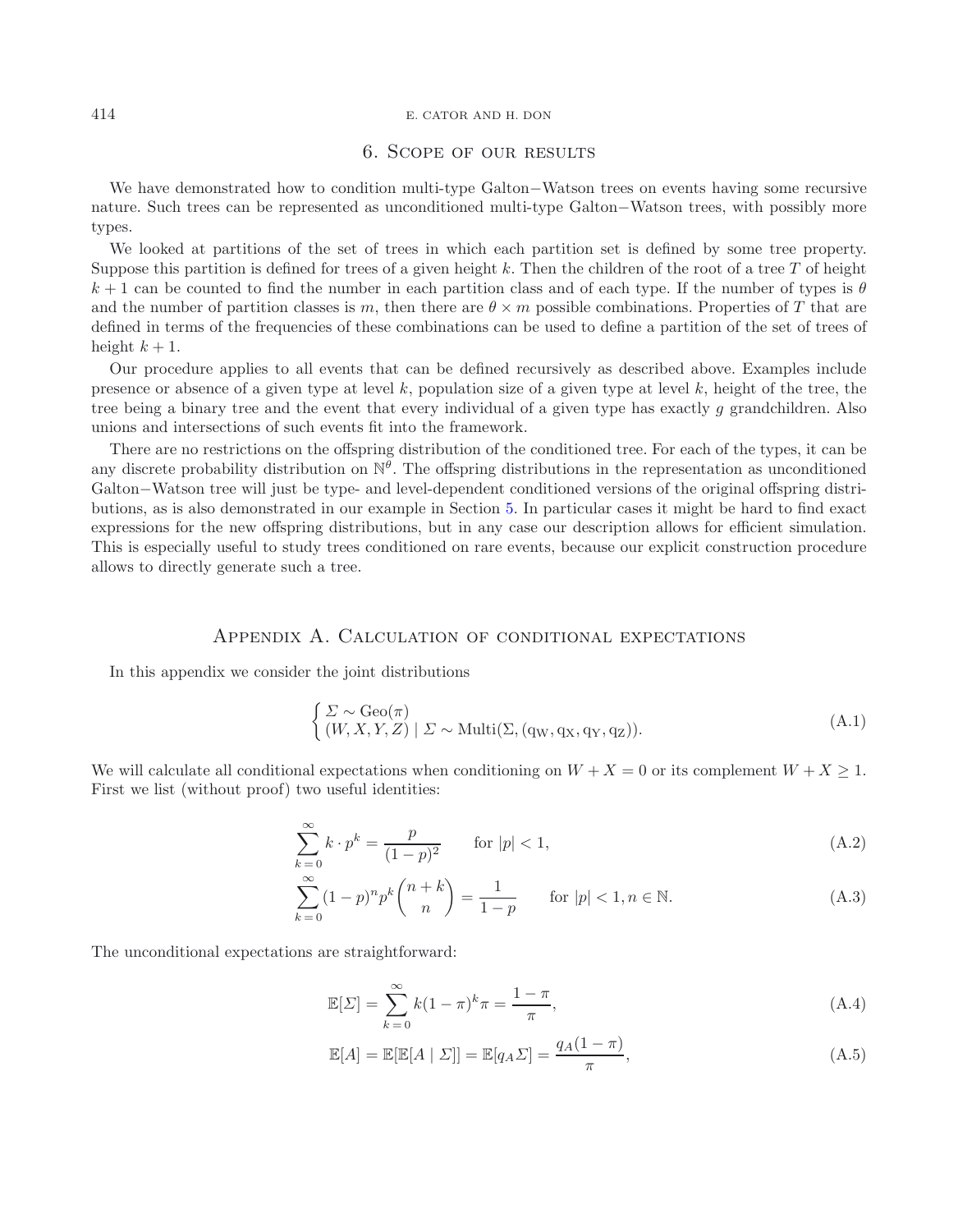where  $A \in \{W, X, Y, Z\}$ . Next we condition on  $W + X = 0$ . Clearly, under this condition, W and X have expectation 0. So we proceed by computing the conditional expectation of Y. First we find  $\mathbb{P}(Y = y | W = X = 0)$ using  $(5.7)$  and  $(A.3)$ :

$$
\mathbb{P}(Y = y | W, X = 0) = \sum_{z=0}^{\infty} \mathbb{P}(Y = y, Z = z | W, X = 0)
$$
  
= 
$$
\sum_{z=0}^{\infty} (1 - (1 - \pi) (q_Y + q_Z)) (1 - \pi)^{y+z} {y + z \choose y} q_Y^y q_Z^z
$$
  
= 
$$
(1 - (1 - \pi) (q_Y + q_Z)) ((1 - \pi) q_Y)^y \sum_{z=0}^{\infty} ((1 - \pi) q_Z)^z {y + z \choose y}
$$
  
= 
$$
\frac{1 - (1 - \pi) (q_Y + q_Z)}{1 - (1 - \pi) q_Z} \cdot \left(\frac{(1 - \pi) q_Y}{1 - (1 - \pi) q_Z}\right)^y.
$$

Now we apply [\(A.2\)](#page-14-1) to obtain the conditional expectation:

$$
\mathbb{E}[Y \mid W + X = 0] = \sum_{y=0}^{\infty} y \cdot \mathbb{P}(Y = y \mid W = X = 0)
$$
  
= 
$$
\frac{1 - (1 - \pi)(q_Y + q_Z)}{1 - (1 - \pi)q_Z} \sum_{y=0}^{\infty} y \cdot \left(\frac{(1 - \pi)q_Y}{1 - (1 - \pi)q_Z}\right)^y
$$
  
= 
$$
\frac{1 - (1 - \pi)(q_Y + q_Z)}{1 - (1 - \pi)q_Z} \cdot \frac{(1 - \pi)q_Y}{1 - (1 - \pi)q_Z} \cdot \left(1 - \frac{(1 - \pi)q_Y}{1 - (1 - \pi)q_Z}\right)^{-2}
$$
  
= 
$$
\frac{(1 - \pi)q_Y}{1 - (1 - \pi)(q_Y + q_Z)}.
$$
(A.6)

Analogously, for the expectation of Z conditioned on  $W + X = 0$ , we find

$$
\mathbb{E}[Z \mid W + X = 0] = \frac{(1 - \pi)q_Z}{1 - (1 - \pi)(q_Y + q_Z)}.
$$
\n(A.7)

So far, we collected all expectations when conditioning on  $W + X = 0$ . To find the expectations under the condition  $W + X \geq 1$ , we will use that

$$
\mathbb{E}[A] = \mathbb{E}[A \mid W + X \ge 1] \cdot \mathbb{P}(W + X \ge 1) + \mathbb{E}[A \mid W + X = 0] \cdot \mathbb{P}(W + X = 0),
$$
 (A.8)

for  $A \in \{W, X, Y, Z\}$ . Using [\(5.6\)](#page-10-1), this leads to

$$
\mathbb{E}[W \mid W + X \ge 1] = \frac{\mathbb{E}[W] - \mathbb{E}[W \mid W + X = 0] \cdot \mathbb{P}(W + X = 0)}{\mathbb{P}(W + X \ge 1)} \n= \frac{\mathbb{E}[W]}{1 - \mathbb{P}(W + X = 0)} \n= \frac{q_W(1 - \pi)}{\pi} \left(1 - \frac{\pi}{1 - (1 - \pi)(q_Y + q_Z)}\right)^{-1} \n= \frac{q_W}{q_W + q_X} \cdot \frac{1 - (1 - \pi)(q_Y + q_Z)}{\pi}.
$$
\n(A.9)

And in a similar way

$$
\mathbb{E}[X \mid W + X \ge 1] = \frac{q_X}{q_W + q_X} \cdot \frac{1 - (1 - \pi)(q_Y + q_Z)}{\pi}.
$$
\n(A.10)